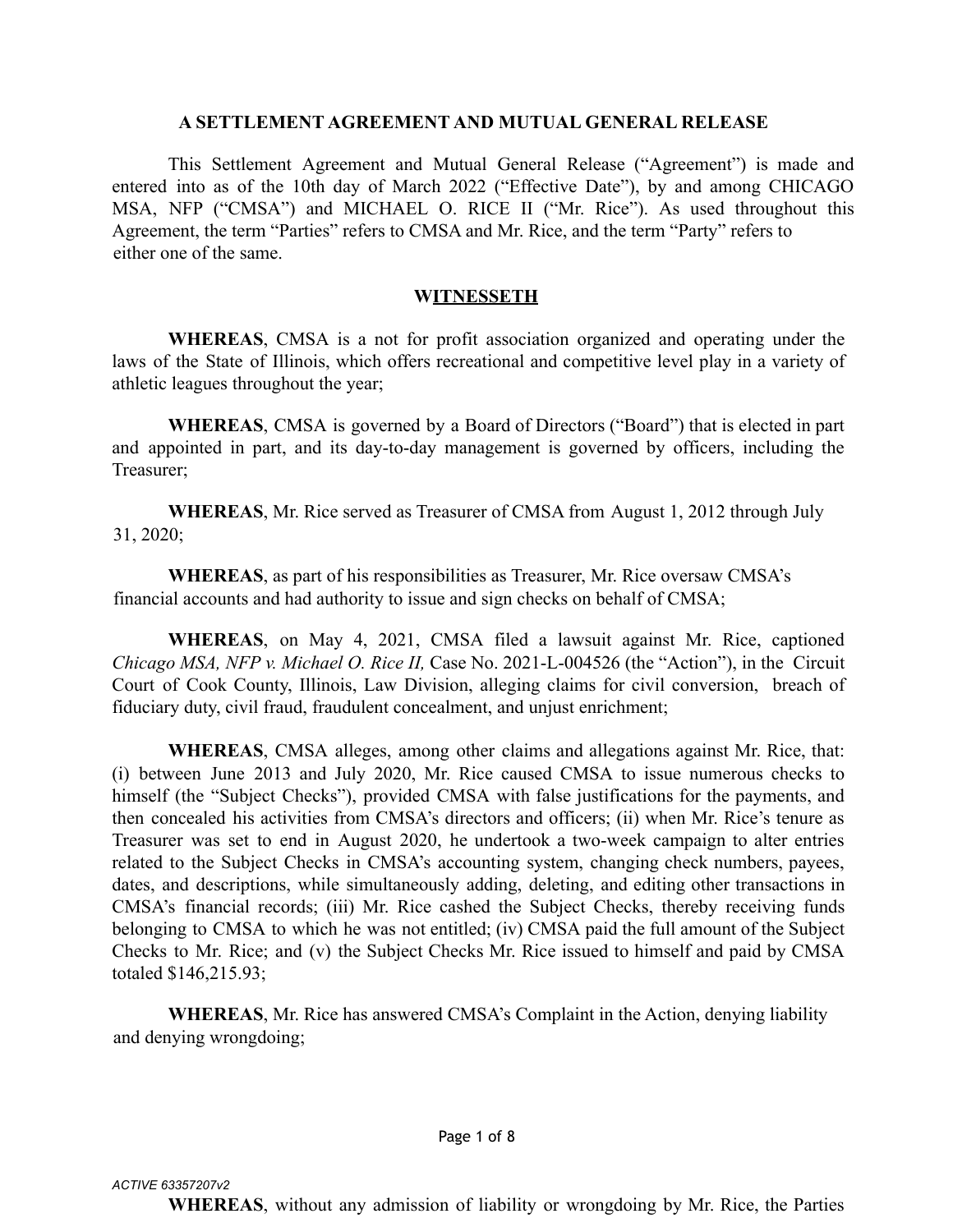have, between themselves, negotiated a complete resolution of any and all disputes, citations, claims, or potential claims arising between them, and intend, by the terms of this Agreement, to memorialize the resolution of all disputes, citations, claims, or potential claims between the Parties.

**NOW, THEREFORE**, in consideration of the recitals stated above, which all Parties agree are accurate and complete, the agreements, promises and warranties set forth below and other good and valuable consideration, receipt of which is hereby acknowledged, the Parties agree as follows:

1. **Incorporation of Recitals.** The above recitals are hereby restated and incorporated into this Agreement by reference as if fully set forth herein.

2. **Entry of Judgment.** CMSA and Mr. Rice agreed to and the Court entered on March 3, 2022, a consent judgment in the Action in favor of CMSA and against Mr. Rice in the amount of ONE HUNDRED FORTY-SIX THOUSAND, TWO HUNDRED AND FIFTEEN DOLLARS AND NINETY-THREE CENTS (\$146,215.93) (the "Judgment"). The Judgment entered by the Court is included in **Exhibit A** attached hereto. Entry of the Judgment terminated the Action. CMSA agrees to forbear from enforcing the Judgement for so long as Mr. Rice satisfies his obligations under this Agreement and is not in default of his payment obligations.

## 3. **Payment of Settlement Sum.**

a. In accordance with the terms of this Agreement, Mr. Rice shall pay to CMSA, on the schedule set forth herein, the sum of ONE HUNDRED FORTY-SIX THOUSAND, TWO HUNDRED AND FIFTEEN DOLLARS AND NINETY-THREE CENTS (\$146,215.93) (the "Settlement Sum"), plus interest accruing on the outstanding balance at the rate of four percent (4%) per annum from April 15, 2022 until repaid in full.

b. Mr. Rice shall pay the Settlement Sum to CMSA in monthly payments of not less than ONE THOUSAND DOLLARS (\$1,000.00) per month (the "Monthly Payments"), on or before the fifteenth day of each month, beginning on April 15, 2022, subject to the income verification procedure described herein. Mr. Rice shall pay the Monthly Payments by check payable to the Chicago Metropolitan Sports Association, to be delivered to CMSA, 3023 North Clark Street #806, Chicago, Illinois 60657-5205, or to such other address as CMSA may subsequently notify Mr. Rice in writing.

c. Mr. Rice is permitted, but not required, to pay more than the minimum Monthly Payment in any month, provided, however, that excess amounts paid in any month shall not excuse, offset, or otherwise reduce the amount of any future Monthly Payment, until such time as the Settlement Sum is paid in full. By way of illustration, if Mr. Rice were to pay \$2,000.00 one month instead of \$1,000.00, the outstanding balance of the Settlement Sum would be reduced by \$2,000.00, but Mr. Rice would still be required to pay not less than \$1,000.00 each subsequent month until the Settlement Sum

## Page 2 of 8

#### *ACTIVE 63357207v2*

is repaid in full, and cannot claim the excess \$1,000.00 as an offset against any future Monthly Payment. An amortization table setting forth Mr. Rice's Repayment Schedule at the minimum monthly payment of ONE THOUSAND DOLLARS (\$1,000.00) per month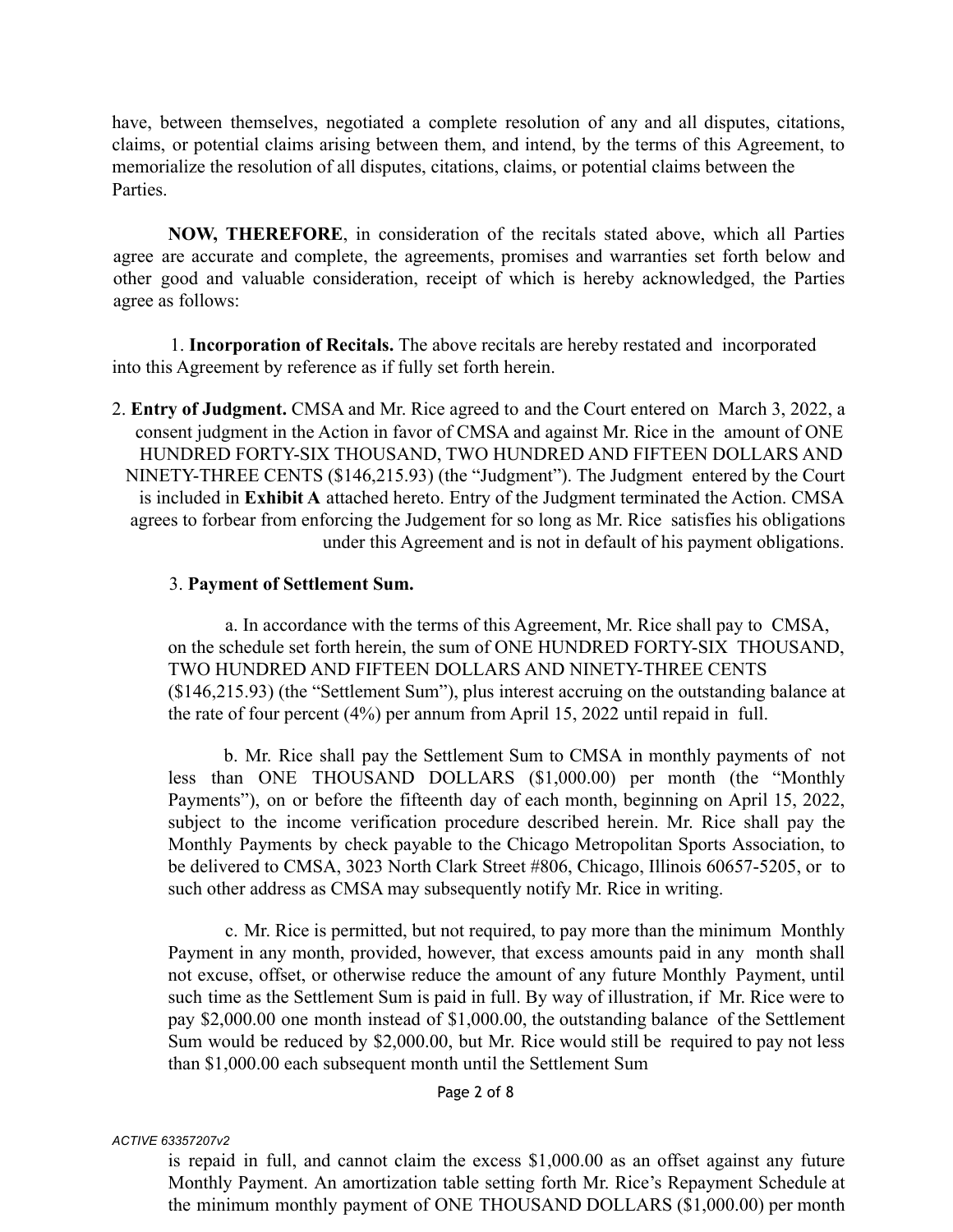is included in **Exhibit B** attached hereto.

d. The Monthly Payments are subject to adjustment if Mr. Rice's income increases, in which event his Monthly Payments will also increase proportionally. Specifically, if at any time during the term of this Agreement, Mr. Rice's Monthly Payment amount is equal to less than twenty percent (20%) of his monthly gross income, the Monthly Payment amount will increase by the amount necessary to equal twenty percent (20%) of his monthly gross income. By way of illustration, if Mr. Rice's gross annual income increases to \$90,000, meaning his gross monthly income increases to \$7,500 (\$90,000/12), then his Monthly Payment amount would increase to \$1,500 per month (\$7,500 x 20%). Notwithstanding the foregoing, Mr. Rice's minimum monthly payment obligation will never drop below ONE THOUSAND DOLLARS (\$1,000.00) per month, even in the event that amount exceeds twenty percent (20%) of Mr. Rice's monthly gross income.

#### 4. **Income and Bank Account Verification Procedure.**

a. Mr. Rice shall verify his income and bank accounts not less than annually until he has repaid CMSA the full Settlement Amount and all accrued interest.

b. To verify his income, Mr. Rice shall provide to CMSA's counsel in the manner described below his two most recent pay stubs together with his executed copy of this Agreement on the Effective Date. Mr. Rice shall thereafter provide to CMSA's counsel in the manner described below, on or before April  $30<sup>th</sup>$  of each year and until CMSA has been repaid in full, with a copy of his annual tax returns, together with all W 2 and 1099 forms (collectively, the "Income Verification Documents"). Failure by Mr. Rice to verify income in accordance with this provision, or verification of a false or incomplete income, will constitute an event of default. No notice or opportunity to cure is required to give effect to this provision.

c. Separate and independent of the annual income verification process, in the event Mr. Rice's income increases, Mr. Rice shall notify CMSA's counsel in the manner described below, within thirty (30) days, of the increase to his income. Failure by Mr. Rice to notify CMSA of an increased income will constitute an event of default. No notice or opportunity to cure is required to give effect to this provision.

d. To verify his bank accounts, Mr. Rice shall provide CMSA's counsel in the manner described below with the most recent bank statement for each checking, savings, brokerage, or other bank account held or used by Mr. Rice together with his executed copy of this Agreement on the Effective Date. Thereafter, Mr. Rice shall provide to CMSA's counsel in the manner described below, on or before April  $30<sup>th</sup>$  of each year and until CMSA has been repaid in full, with a copy of his most recent bank statement for each checking, savings, brokerage, or other bank account held or used by

#### Page 3 of 8

#### *ACTIVE 63357207v2*

Mr. Rice (collectively, the "Account Verification Documents"). Failure by Mr. Rice to verify his bank accounts in accordance with this provision, or verification of false or incomplete bank accounts, will constitute an event of default. No notice or opportunity to cure is required to give effect to this provision.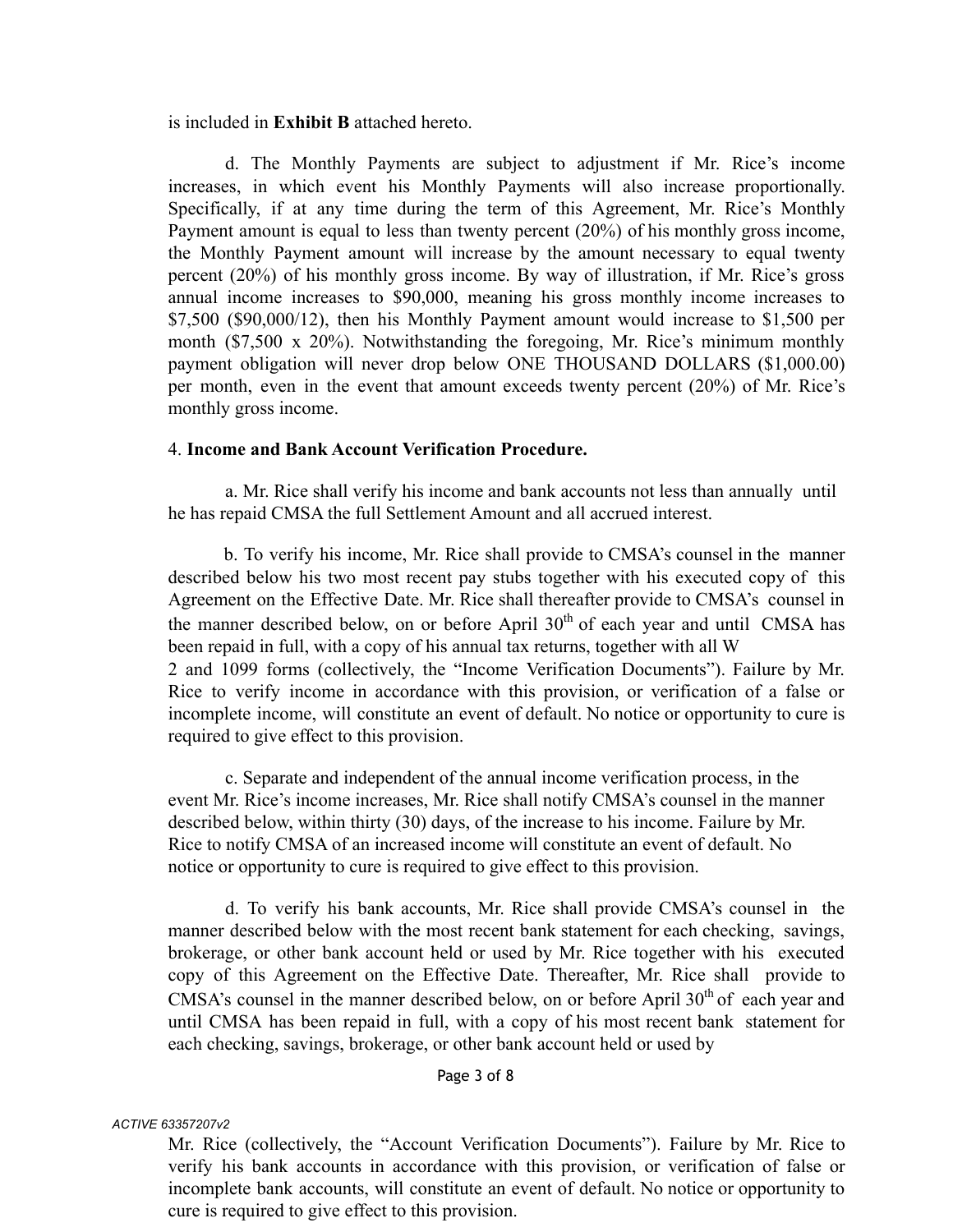e. To fulfill his income and bank account verification obligations, Mr. Rice will send the Income Verification Documents and the Account Verification Documents by U.S. mail and/or electronic mail to Gregory E. Ostfeld, Greenberg Traurig, LLP, 77 W. Wacker Drive, Suite 3100, Chicago, Illinois 60601, ostfeldg@gtlaw.com, or to such other counsel or address as CMSA or Mr. Ostfeld may notify Mr. Rice in writing. CMSA covenants and agrees that CMSA's counsel may only disclose Mr. Rice's Income Verification Documents and Account Verification Documents, and the income and account information contained in those documents, to the then-current President of CMSA. CMSA further covenants and agrees that the Income Verification Documents and Account Verification Documents may only be used (i) to adjust the Monthly Payment amount as described above, and (ii) to enforce this Agreement and the Judgment following an event of default by Mr. Rice.

#### 5. **Payment Default.**

a. In the event that any Monthly Payment due hereunder is delivered to CMSA more than ten (10) days after the fifteenth day of the month in which it is due, the interest rate on the then outstanding balance of the Settlement Sum shall increase from four percent (4%) per annum to nine percent (9%) per annum for the remaining life of this Agreement until such time as the Settlement Sum is repaid in full. Unpaid interest amounts shall compound annually. No notice or opportunity to cure is required to give effect to this provision.

b. In the event that any Monthly Payment due hereunder has not been delivered to CMSA more than sixty (60) days after the fifteenth day of the month in which it is due, the failure to pay will constitute an event of default. Upon any event of default under this Agreement, the entire outstanding balance of the Settlement Sum (*i.e.*

the Settlement Sum plus all accrued interest, minus all prior payments made by Mr. Rice) shall become immediately due and payable. No notice or opportunity to cure is required to give effect to this provision.

c. Following any event of default under this Agreement, CMSA has the right to commence enforcement of the Judgment, including but not limited to wage garnishments and proceedings against the assets of Mr. Rice, for the balance of the amount owed to CMSA, plus continuing interest at the rate of nine percent (9%) per annum compounding annually until such time as the outstanding balance of the

Settlement Sum and all interest owed thereon is repaid in full. No notice or opportunity to cure is required to give effect to this provision.

d. Following any default hereunder, all payments shall be applied first to costs of collection, if any, then to accrued interest and thereafter to principal.

#### Page 4 of 8

#### *ACTIVE 63357207v2*

#### 6. **Security Interest.**

a. Mr. Rice pledges, assigns, and grants to CMSA a security interest (the "Security Interest") in any and all assets that he owns as of the Effective Date of this Agreement, or that he comes to own following the Effective Date of this Agreement (the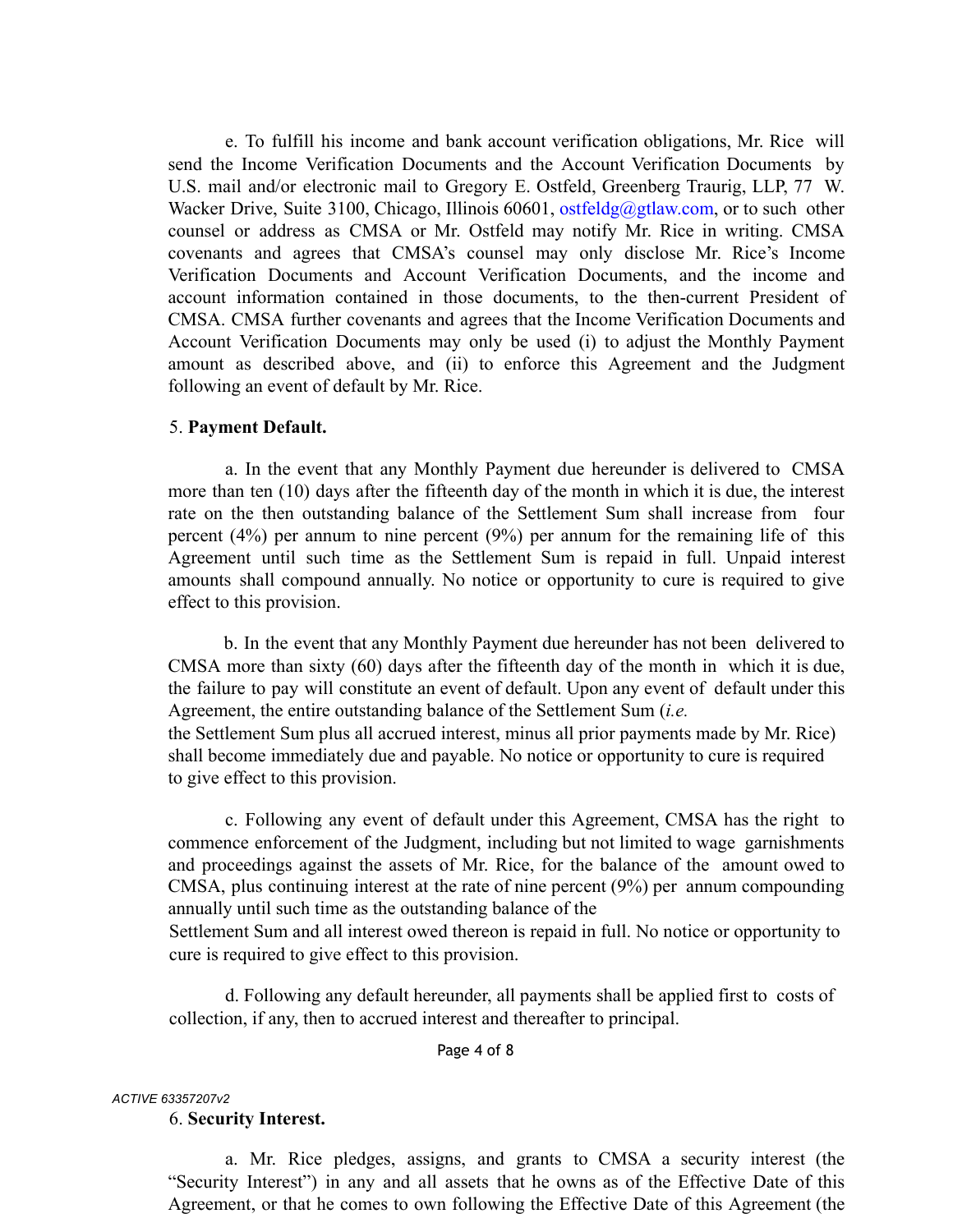"Collateral"), as set forth herein.

b. CMSA's Security Interest in the Collateral shall secure all of Mr. Rice's obligations and liabilities to CMSA under this Agreement and shall include any and all note payment obligations, loans, advances, payments, extensions of credit, endorsements, guaranties, benefits, and financial accommodations heretofore granted, or extended by CMSA and any and all interest, obligations, liabilities, indebtedness, charges, and expenses heretofore chargeable against Mr. Rice by CMSA or owing by Mr. Rice to CMSA, and any renewals or extensions of any of the foregoing.

c. CMSA shall have the right to record the UCC Financing Statement in **Exhibit C** attached hereto to perfect its Security Interest in the Collateral, together with such other financing statements, security instruments, and other documents and instruments as CMSA may reasonably require to establish and maintain an attached, perfected Security Interest in the Collateral.

7. **Payment of Fraud Claims; Non-Dischargeability.** The Parties expressly recognize and acknowledge that the amount of the Settlement Sum and the payments under this Agreement are for payment of claims arising out of money alleged to have been obtained by false pretenses, false representation, or actual fraud, and that the amounts due under this Agreement are therefore non-dischargeable in bankruptcy pursuant to 11 U.S.C. § 523(a)(2).

8. **Lifetime Termination of CMSA Membership.** The Parties agree that Mr. Rice's membership in CMSA shall be permanently terminated and revoked, his status in and eligibility for the CMSA Hall of Fame shall be revoked, and he shall be prohibited for life from participating in any and all future CMSA sports leagues and participating in or attending any and all future CMSA-related sports, parties, fundraisers, charity events, or other activities, with no right of reinstatement.

9. **No Admission of Civil or Criminal Liability.** Nothing contained in this Agreement shall be construed as an admission of civil liability, criminal culpability, or wrongdoing of any kind by Mr. Rice.

## 10. **Mutual General Releases; Exclusion of Agreement and Judgment.**

a. By signing this Agreement, CMSA, together with its parents, subsidiaries, affiliates, officers, directors, members, managers, partners, agents, representatives, attorneys, insurers, predecessors, successors, and assigns (collectively, the "CMSA Releasors"), hereby releases and forever discharges Mr. Rice, together with his heirs, agents, representatives, predecessors, successors, next of kin, beneficiaries, and assigns (the "Rice Releasees"), from all claims, counterclaims, causes, actions, causes of action,

## Page 5 of 8

## *ACTIVE 63357207v2*

suits at law or in equity, controversies, disputes, conflicts, disagreements, debts, controversies, damages, judgments, and demands of any and every kind whatsoever, in law or equity, which the CMSA Releasors ever had, now have or hereafter can, shall or may have, against the Rice Releasees, regardless of whether said claims have been asserted or not, for, upon, or by reason of any matter, cause or thing of any and every kind whatsoever, whether known or unknown, up to and including the date of this Agreement.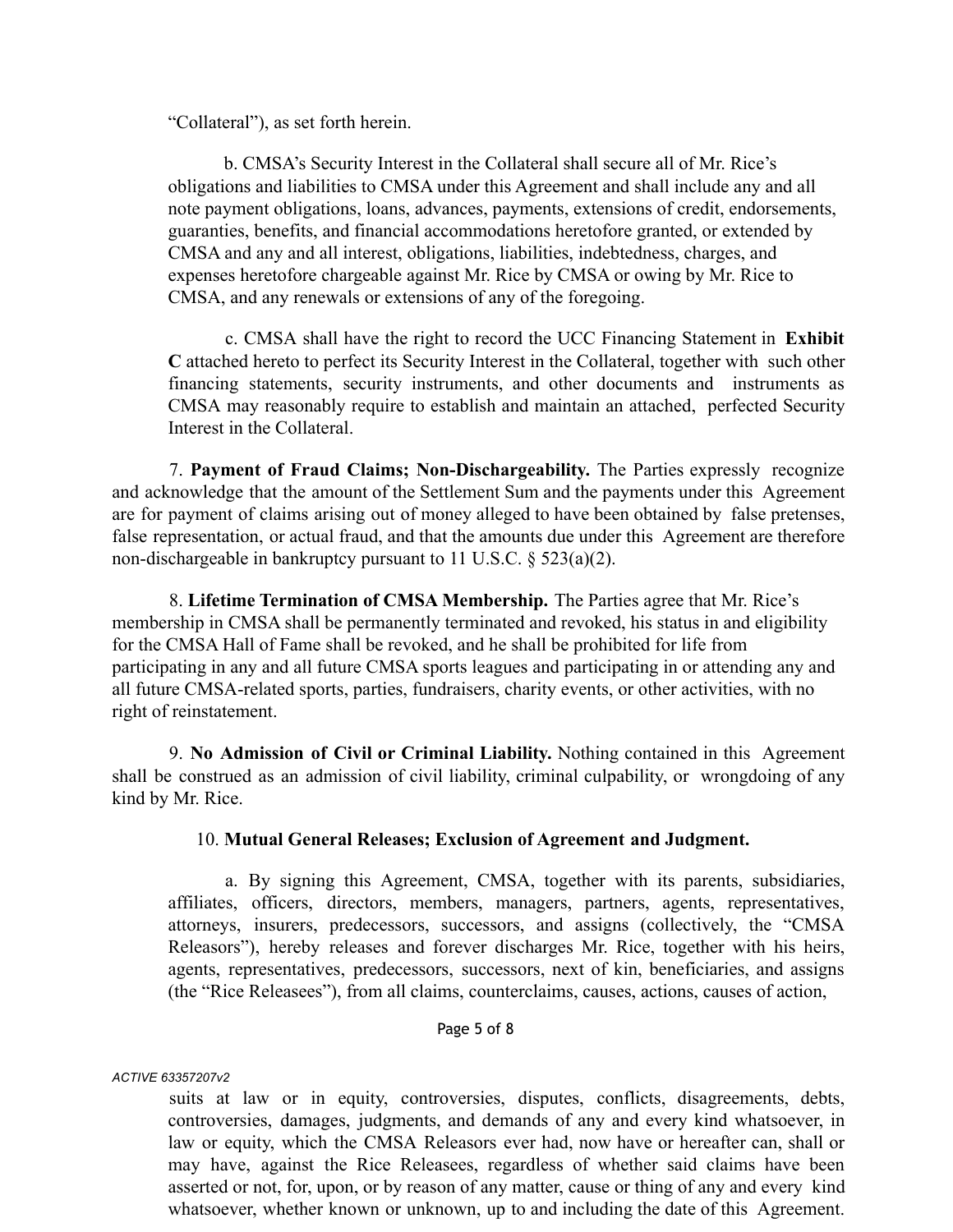Any provision of the foregoing to the contrary notwithstanding, this release specifically excludes and does not apply to any claims for breach of this Agreement or any term or condition hereof. This release further specifically excludes the Judgment and does not apply to any claims or actions for enforcement of the Judgment following an event of default under this Agreement. CMSA acknowledges that it has read the terms of this Agreement, including, without limitation, the provisions of the release set forth in this Section, that it understands that this Section provides for a general release of all claims known or unknown, asserted or not, and that it has been advised by counsel of the legal and practical effect of executing this Agreement.

b. By signing this Agreement, Mr. Rice, together with his heirs, agents, representatives, predecessors, successors, next of kin, beneficiaries, and assigns (the "Rice Releasors"), hereby releases and forever discharges CMSA, together with its parents, subsidiaries, affiliates, officers, directors, members, managers, partners, agents, representatives, attorneys, insurers, predecessors, successors, and assigns (collectively, the "CMSA Releasees"), from all claims, counterclaims, causes, actions, causes of action, suits at law or in equity, controversies, disputes, conflicts, disagreements, debts, controversies, damages, judgments, and demands of any and every kind whatsoever, in law or equity, which the Rice Releasors ever had, now have or hereafter can, shall or may have, against the CMSA Releasees, regardless of whether said claims have been asserted or not, for, upon, or by reason of any matter, cause or thing of any and every kind whatsoever, whether known or unknown, up to and including the date of this Agreement. Any provision of the foregoing to the contrary notwithstanding, this release specifically excludes and does not apply to any claims for breach of this Agreement or any term or condition hereof. Mr. Rice acknowledges that he has read the terms of this Agreement, including, without limitation, the provisions of the release set forth in this Section, that he understands that this Section provides for a general release of all claims known or unknown, asserted or not, and that he has been advised of the legal and practical effect of executing this Agreement.

## 11. **Miscellaneous Provisions.**

a. Representation Of No Assignment. CMSA and Mr. Rice each hereby represents and warrants that it or he has not made or caused to be made, and will not make, any sale, assignment, transfer, pledge, or conveyance of any right, claim, demand, action, cause, or cause of action herein being settled and/or released.

b. Governing Law and Forum Selection. This Agreement shall be construed, governed and enforced pursuant to the laws of the State of Illinois, and any action to enforce the terms of this Agreement shall be brought exclusively in Illinois state court, in

Page 6 of 8

#### *ACTIVE 63357207v2*

the Circuit Court of Cook County. Notwithstanding the foregoing, an action or proceeding to enforce the Judgment may be brought in any venue having personal jurisdiction over Mr. Rice or his assets.

c. Counterparts. This Agreement may be signed in several counterparts, but all when taken together shall constitute but a single document when executed by all parties. This Agreement shall not constitute the agreement of the parties until such time as it has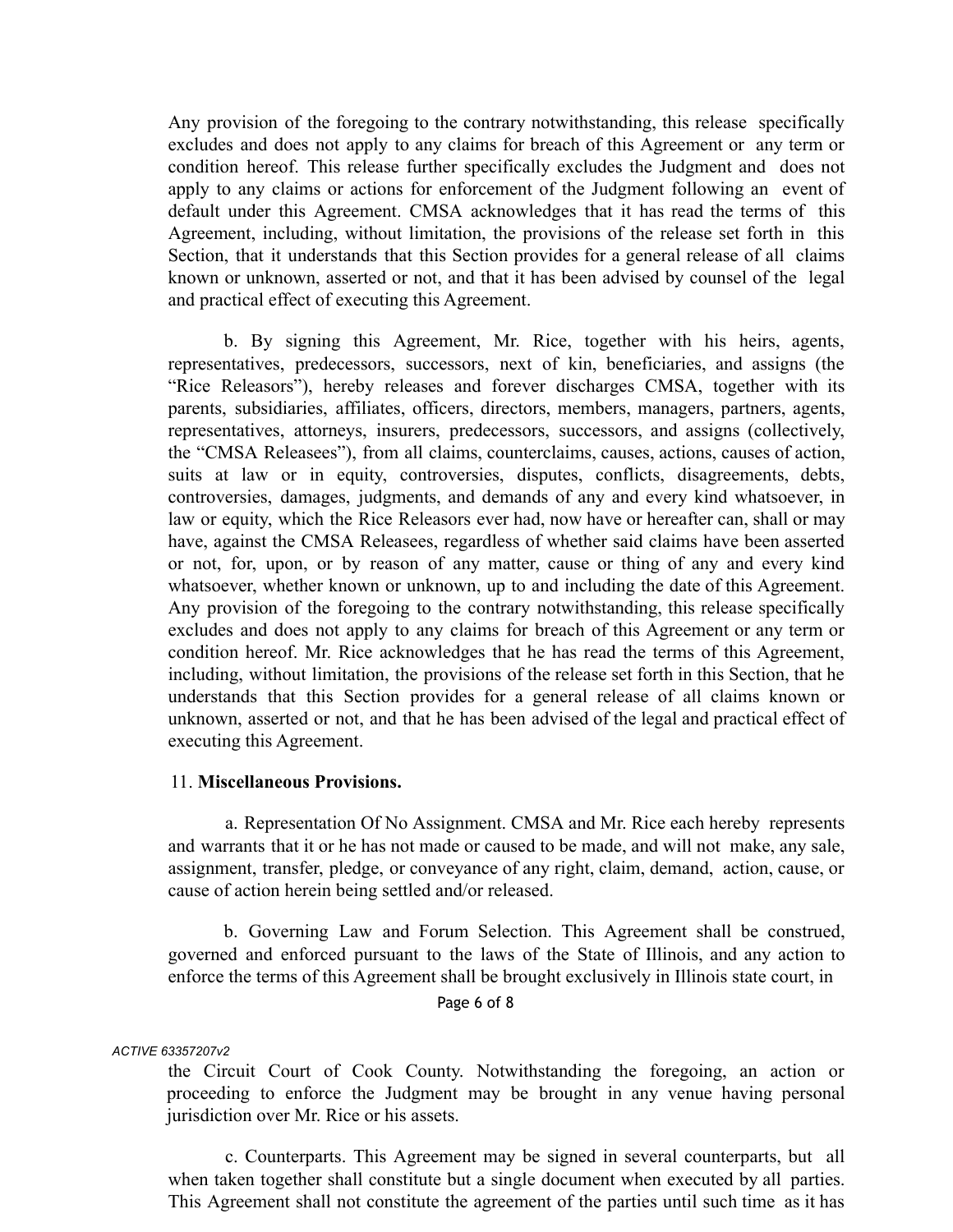been approved by the Board of CMSA and fully executed by all Parties.

d. Entire Agreement. The Parties acknowledge and agree that this Agreement and the exhibits to this Agreement together constitute the sole and complete agreement between the Parties resolving all claims and causes of action between them as provided herein, that its terms are contractual and not mere recitals, and that no representations or promises have been made to or relied upon by any of them or by any person acting for or on their behalf in connection with the subject matter of this Agreement which are not specifically set forth herein.

e. Representation Of Authority. Mr. Rice and the undersigned officer of CMSA each represents that he has authority to legally bind himself and CMSA to the terms of this Agreement.

f. Binding Effect. This Agreement shall be binding upon and shall inure to the benefit of the Parties and their respective parents, subsidiaries, affiliates, shareholders, officers, directors, members, managers, partners, attorneys, representatives, agents, heirs, insurers, predecessors, successors, next of kin, beneficiaries, and assigns.

g. Amendments. This Agreement and all documents and instruments executed in connection herewith or in furtherance hereof may not be amended, modified or supplemented except by an instrument in writing signed by all parties hereto.

h. Waiver, Modification. No provision hereof may be waived unless in writing and signed by the Party whose rights are thereby waived. Waiver of any one provision herein shall not be deemed to be a waiver of any other provision herein (whether similar or not), nor shall such waiver constitute a continuing waiver unless otherwise expressly so provided.

Page 7 of 8

*ACTIVE 63357207v2*

i. Notices. Any notices or communications made in connection with this Agreement shall be made by U.S. mail or electronic mail as follows:

**To CMSA**: Gregory E. Ostfeld

Greenberg Traurig, LLP 77 W. Wacker Dr., Suite 3100 Chicago, Illinois 60601 ostfeldg@gtlaw.com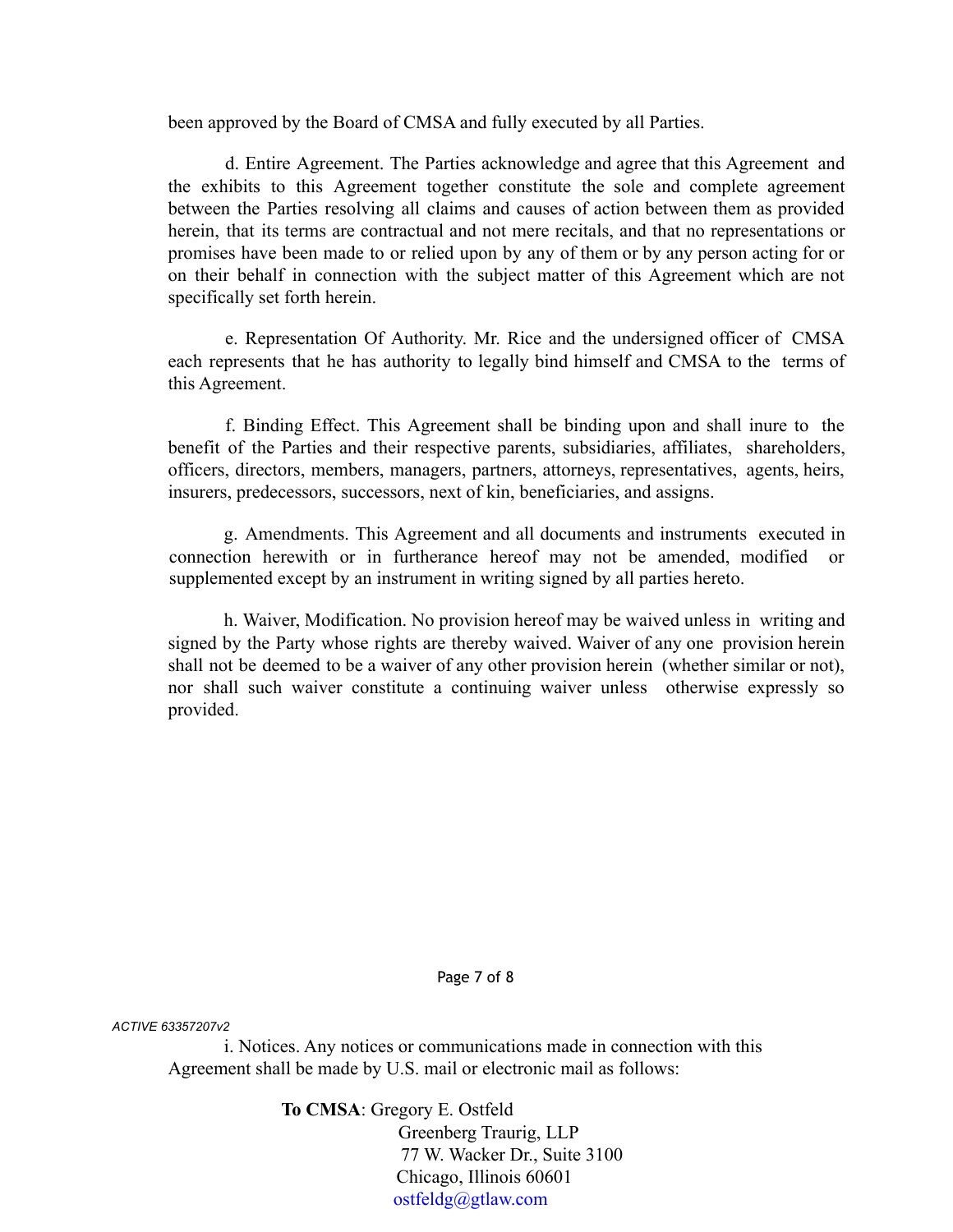

Either Party shall give written notice to the other of any change of contact name, address, or email address.

j. Severability. In the event that any term or provision of this Agreement contradicts any term or provision of any other document, instrument or agreement between the Parties, the terms of this Agreement shall control. If any provision of this Agreement shall be invalid, illegal or otherwise unenforceable, such provision shall be severable from all other provisions of this Agreement, and the validity, legality and enforceability of the remaining provisions of this Agreement shall not be adversely affected or impaired, and shall thereby remain in full force and effect.

**IN WITNESS WHEREOF**, the parties have executed this Settlement Agreement and Mutual General Release on the date written above.

**\_\_\_\_\_\_\_\_\_\_\_\_\_\_\_\_\_\_\_\_\_\_\_\_\_\_\_\_\_\_\_\_\_\_\_\_\_\_\_\_\_\_\_\_\_\_\_\_\_\_\_\_\_\_\_\_**

**\_\_\_\_\_\_\_\_\_\_\_\_\_\_\_\_\_\_\_\_\_\_\_\_\_\_\_\_\_\_\_\_\_\_\_\_\_\_\_\_\_\_\_\_\_\_\_\_\_\_\_\_\_\_\_\_**

**CHICAGO MSA, NFP By: Michael Richardson Its: President**

**MICHAEL O. RICE II**

Page 8 of 8

*ACTIVE 63357207v2*

i. Notices. Any notices or communications made in connection with this Agreement shall be made by U.S. mail or electronic mail as follows:

> **To CMSA**: Gregory E. Ostfeld Greenberg Traurig, LLP 77 W. Wacker Dr., Suite 3100 Chicago, Illinois 60601 ostfeldg@gtlaw.com

**To Mr**. **Rice**: Michael O. Rice II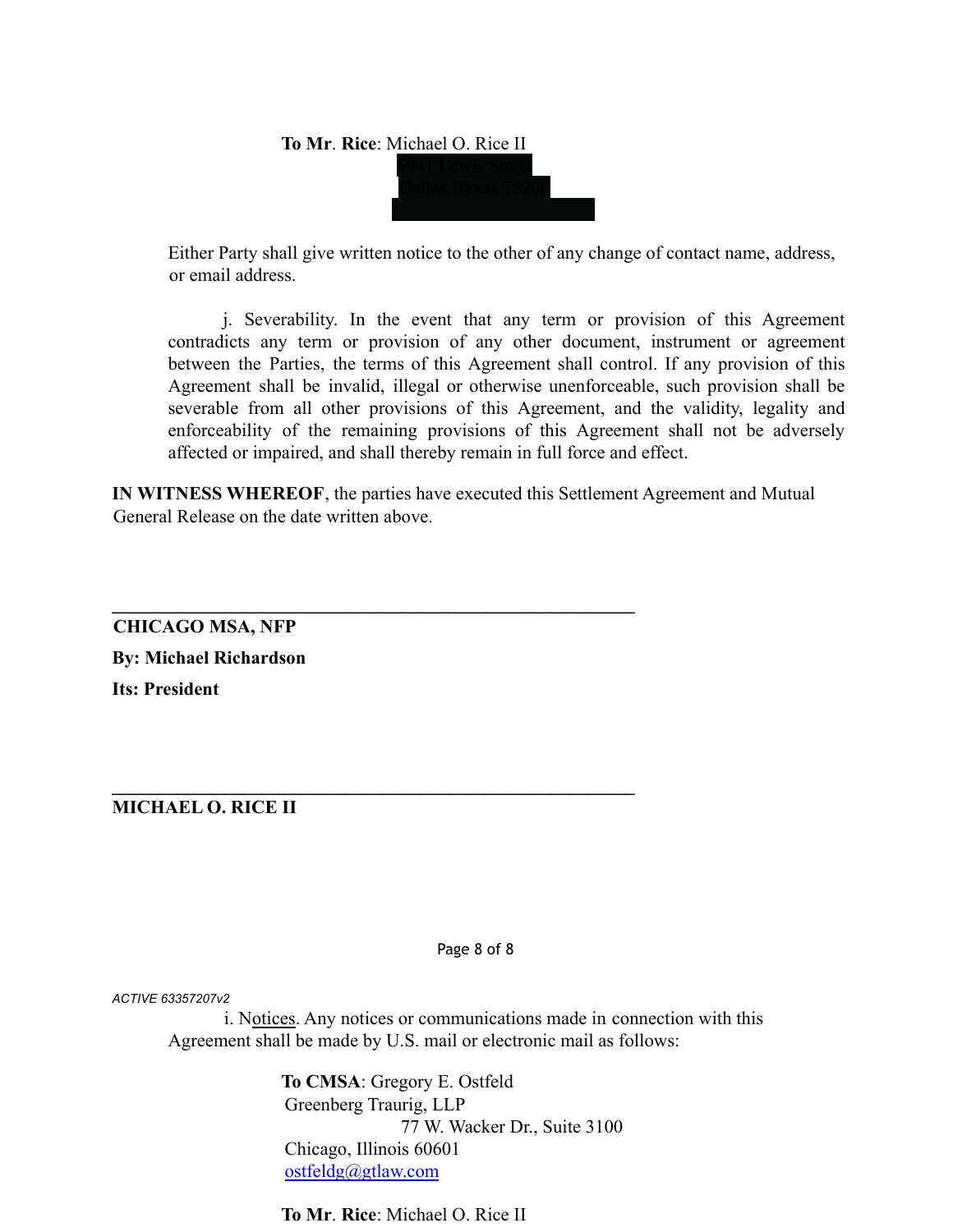

Either Party shall give written notice to the other of any change of contact name, address, or email address.

j. Severability. In the event that any term or provision of this Agreement contradicts any term or provision of any other document, instrument or agreement between the Parties, the terms of this Agreement shall control. If any provision of this Agreement shall be invalid, illegal or otherwise unenforceable, such provision shall be severable from all other provisions of this Agreement, and the validity, legality and enforceability of the remaining provisions of this Agreement shall not be adversely affected or impaired, and shall thereby remain in full force and effect.

**IN WITNESS WHEREOF**, the parties have executed this Settlement Agreement and Mutual General Release on the date written above.

**\_\_\_\_\_\_\_\_\_\_\_\_\_\_\_\_\_\_\_\_\_\_\_\_\_\_\_\_\_\_\_\_\_\_\_\_\_\_\_\_\_\_\_\_\_\_\_\_\_\_\_\_\_\_\_\_**

**\_\_\_\_\_\_\_\_\_\_\_\_\_\_\_\_\_\_\_\_\_\_\_\_\_\_\_\_\_\_\_\_\_\_\_\_\_\_\_\_\_\_\_\_\_\_\_\_\_\_\_\_\_\_\_\_**

**CHICAGO MSA, NFP By: Michael Richardson Its: President**

# **MICHAEL O. RICE II**

Page 8 of 8

*ACTIVE 63357207v2*

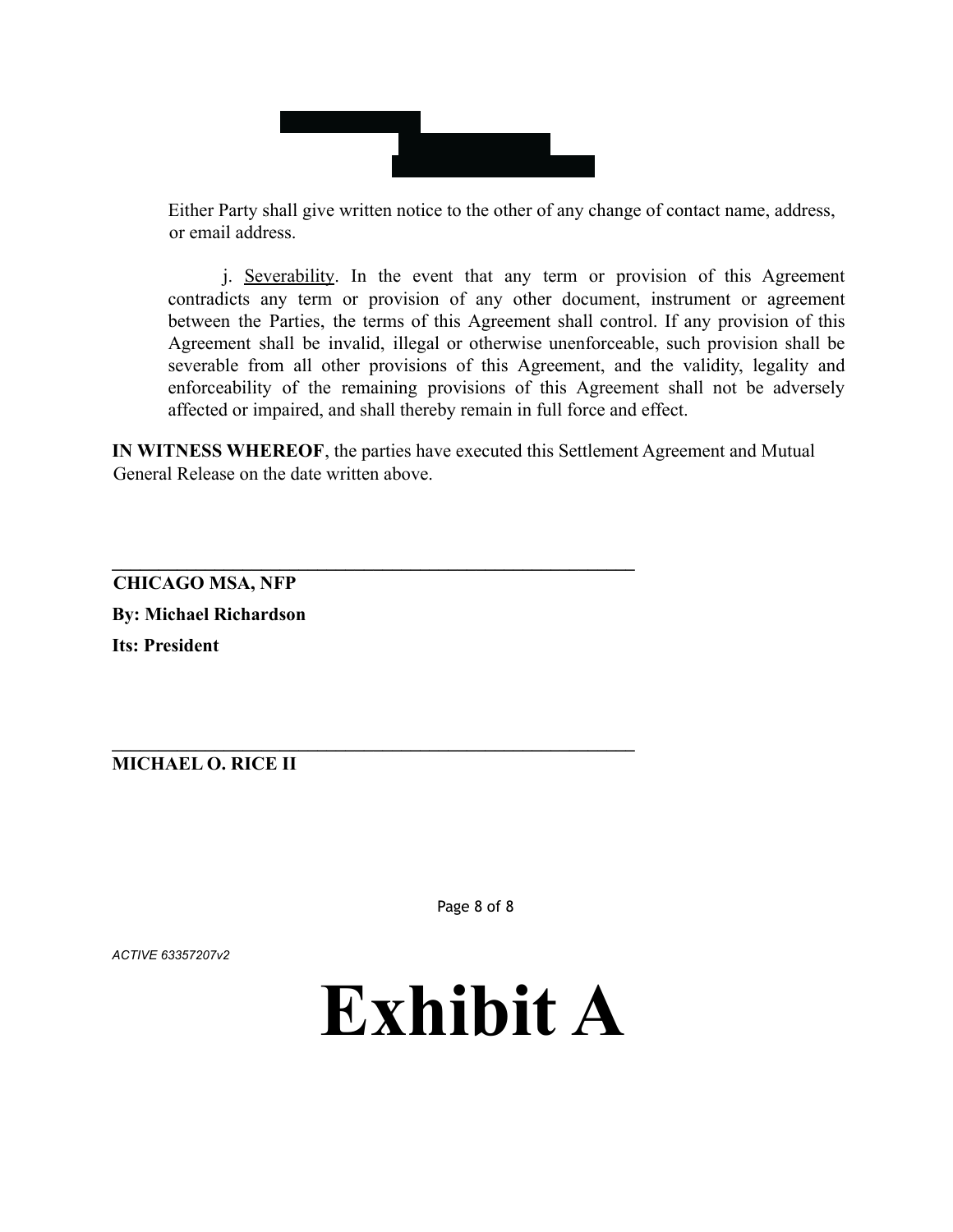## **IN THE CIRCUIT COURT OF COOK COUNTY, ILLINOIS COUNTY DEPARTMENT, LAW DIVISION**

CHICAGO MSA, NFP,

Plaintiff,

Case No.: 2021-L-004526

v.

MICHAEL O. RICE II,

Defendant.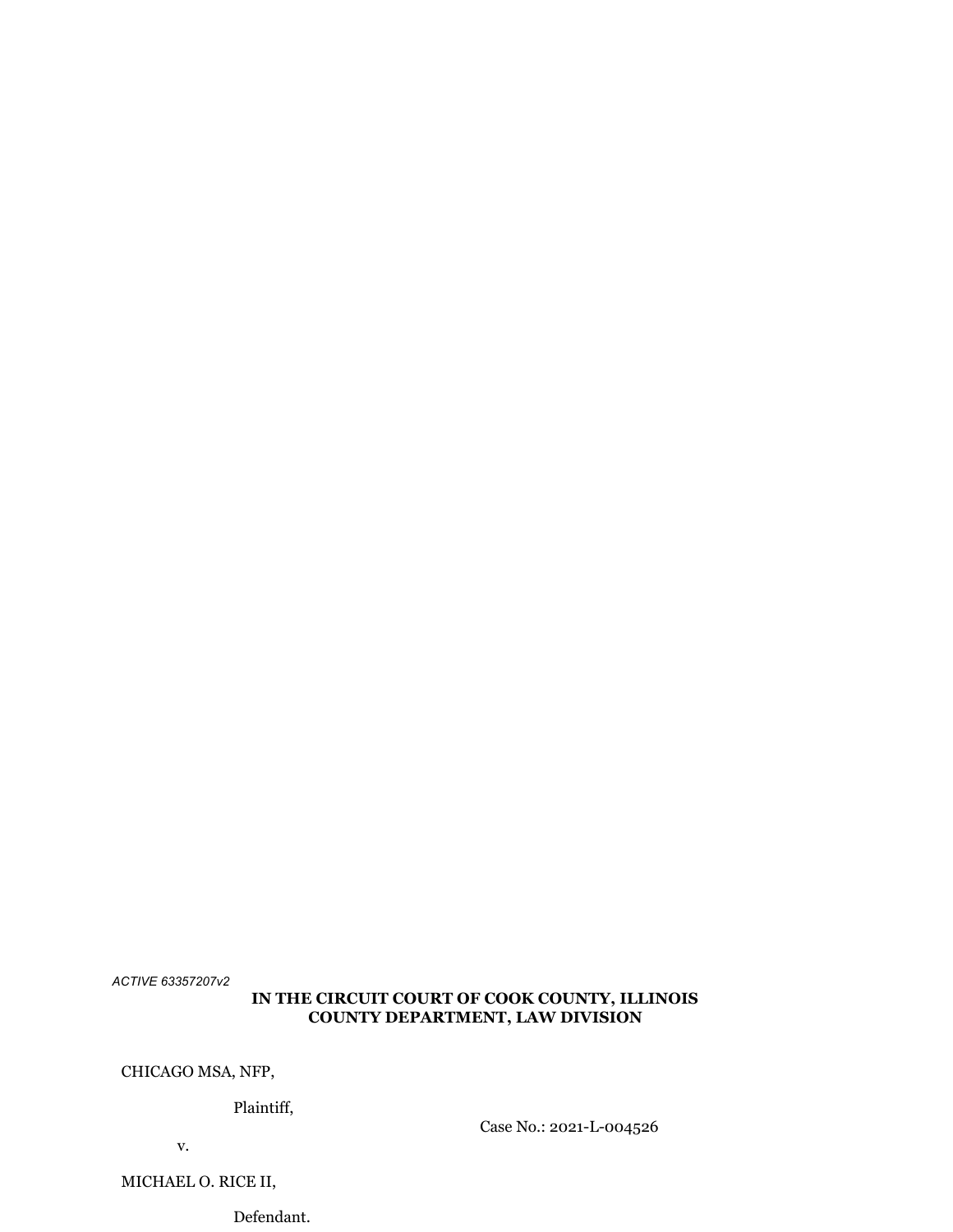#### **JUDGMENT**

This matter coming to be heard on the judicial settlement conference held on March 3, 2022, all parties being present, and the Court being fully advised in the premises.

#### **IT IS HEREBY ORDERED THAT:**

Judgment is entered in favor of Plaintiff Chicago MSA, NFP ("CMSA") and against Michael O. Rice II ("Rice"), and CMSA shall recover from Rice \$146,215.93.

Without any admission of liability, the parties expressly recognize and acknowledge that this Judgment is entered on claims arising out of money alleged to have been obtained by false pretenses, false representation, or actual fraud.

ENTERED: March 3, 2022 **JUDGE SAL** 

JUDGE James E. Snyder – 1970

Prepared By:

Firm ID No. 36511 Gregory E. Ostfeld Alexandra J. Block **GREENBERG TRAURIG, LLP** 77 West Wacker Drive, Suite 3100 Chicago, Illinois 60601 Telephone: (312) 456-8400 Facsimile: (312) 456-8435

*ACTIVE 63357288v1*

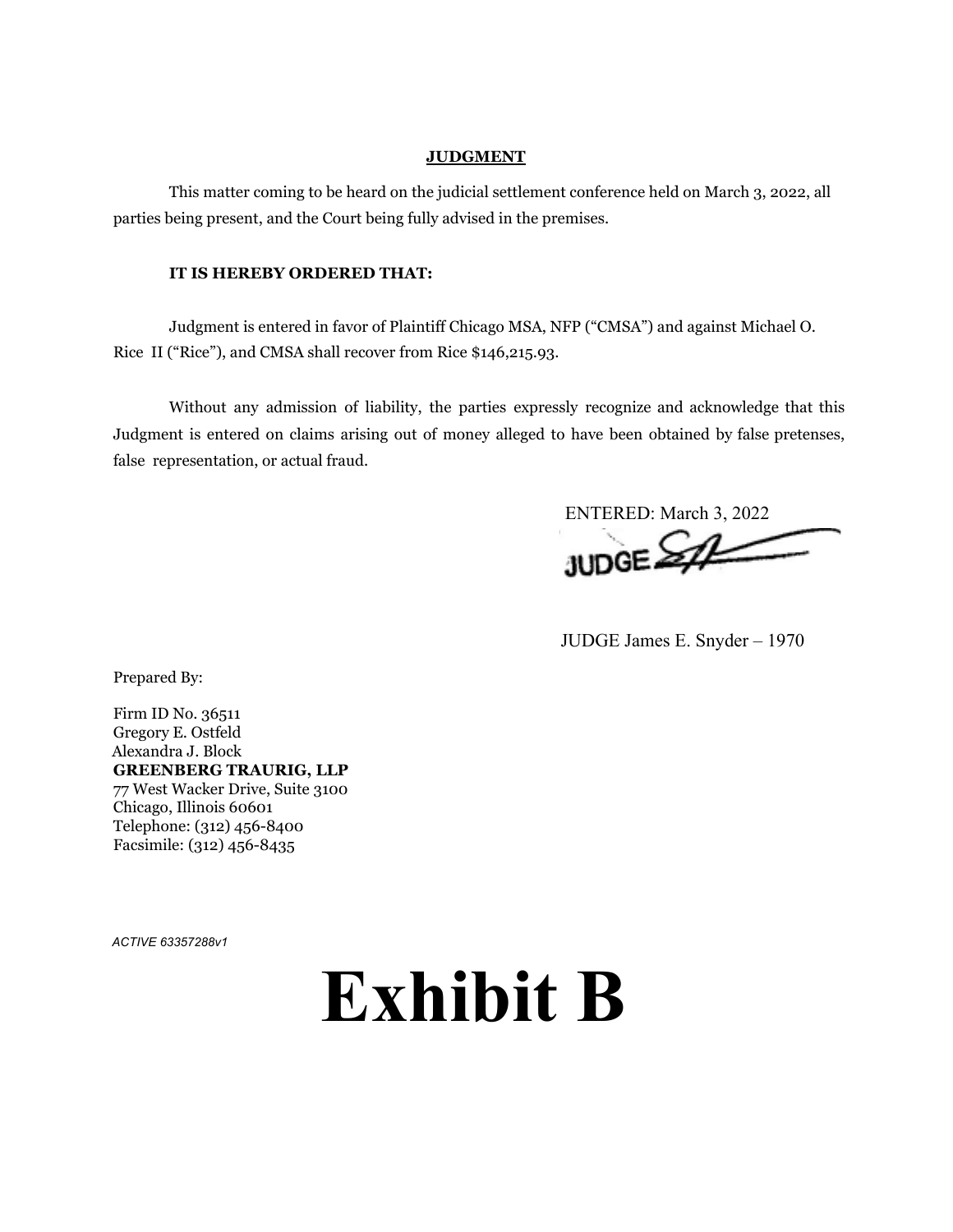**Minimum Monthly Repayment Schedule**

| <b>Mont</b><br>h | <b>Starting</b><br><b>Balance</b> | Payment   | <b>Interest</b> | <b>Ending</b><br><b>Balance</b> |
|------------------|-----------------------------------|-----------|-----------------|---------------------------------|
| 1                | \$146,215.93                      | \$1,000.0 | \$484.05        | \$145,699.98                    |
| $\overline{2}$   | \$145,699.98                      | \$1,000.0 | \$482.33        | \$145,182.32                    |
| 3                | \$145,182.32                      | \$1,000.0 | \$480.61        | \$144,662.92                    |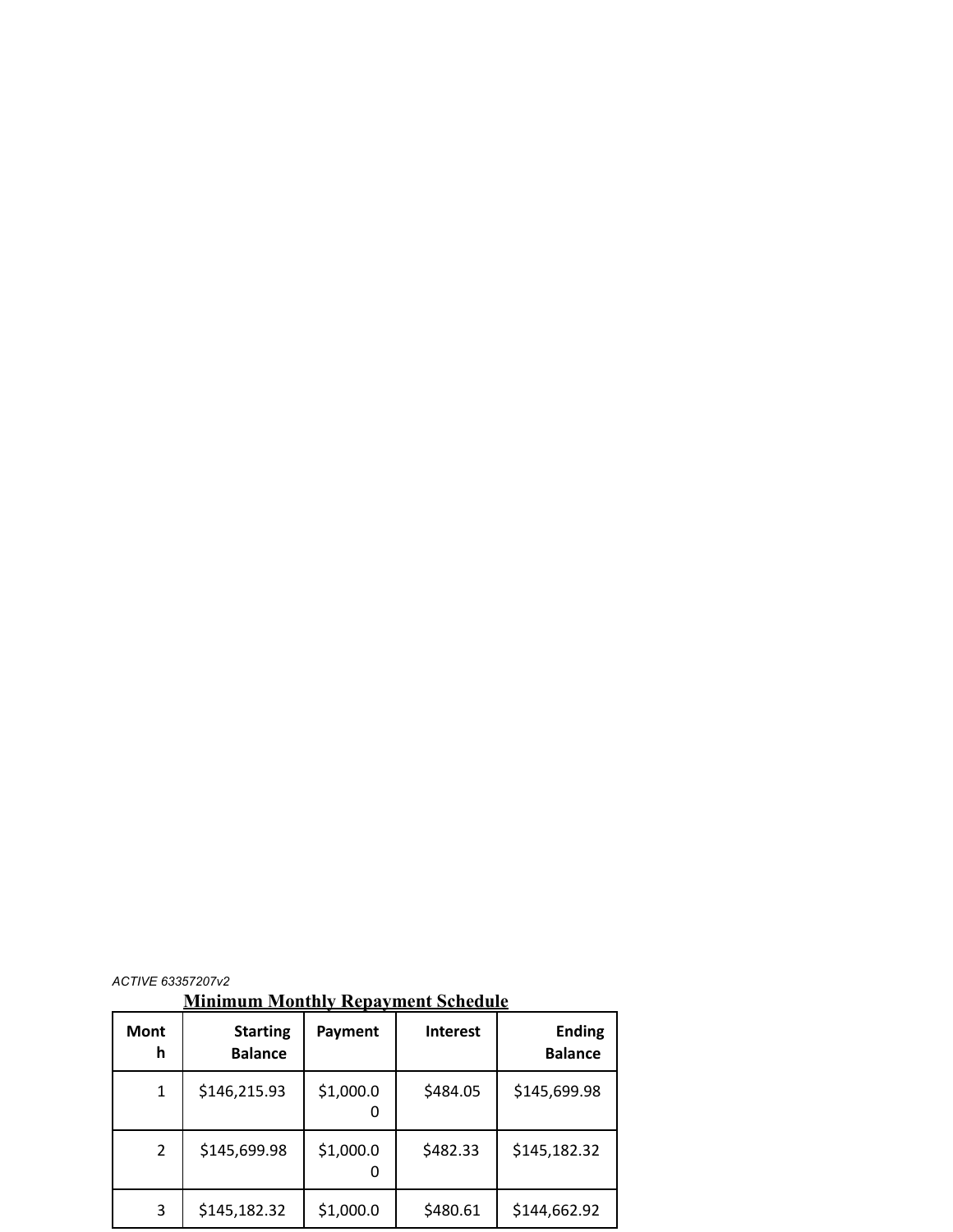|                |              | 0              |          |              |
|----------------|--------------|----------------|----------|--------------|
| 4              | \$144,662.92 | \$1,000.0<br>0 | \$478.88 | \$144,141.80 |
| 5              | \$144,141.80 | \$1,000.0<br>0 | \$477.14 | \$143,618.94 |
| 6              | \$143,618.94 | \$1,000.0<br>0 | \$475.40 | \$143,094.34 |
| $\overline{7}$ | \$143,094.34 | \$1,000.0<br>0 | \$473.65 | \$142,567.98 |
| 8              | \$142,567.98 | \$1,000.0<br>0 | \$471.89 | \$142,039.88 |
| 9              | \$142,039.88 | \$1,000.0<br>0 | \$470.13 | \$141,510.01 |
| 10             | \$141,510.01 | \$1,000.0<br>0 | \$468.37 | \$140,978.38 |
| 11             | \$140,978.38 | \$1,000.0<br>0 | \$466.59 | \$140,444.97 |
| 12             | \$140,444.97 | \$1,000.0<br>0 | \$464.82 | \$139,909.79 |
| 13             | \$139,909.79 | \$1,000.0<br>0 | \$463.03 | \$139,372.82 |
| 14             | \$139,372.82 | \$1,000.0<br>O | \$461.24 | \$138,834.06 |
| 15             | \$138,834.06 | \$1,000.0<br>0 | \$459.45 | \$138,293.51 |
| 16             | \$138,293.51 | \$1,000.0<br>0 | \$457.65 | \$137,751.16 |
| 17             | \$137,751.16 | \$1,000.0<br>0 | \$455.84 | \$137,206.99 |
| 18             | \$137,206.99 | \$1,000.0<br>0 | \$454.02 | \$136,661.02 |
| 19             | \$136,661.02 | \$1,000.0<br>0 | \$452.20 | \$136,113.22 |
| 20             | \$136,113.22 | \$1,000.0<br>0 | \$450.38 | \$135,563.60 |
| 21             | \$135,563.60 | \$1,000.0<br>0 | \$448.55 | \$135,012.14 |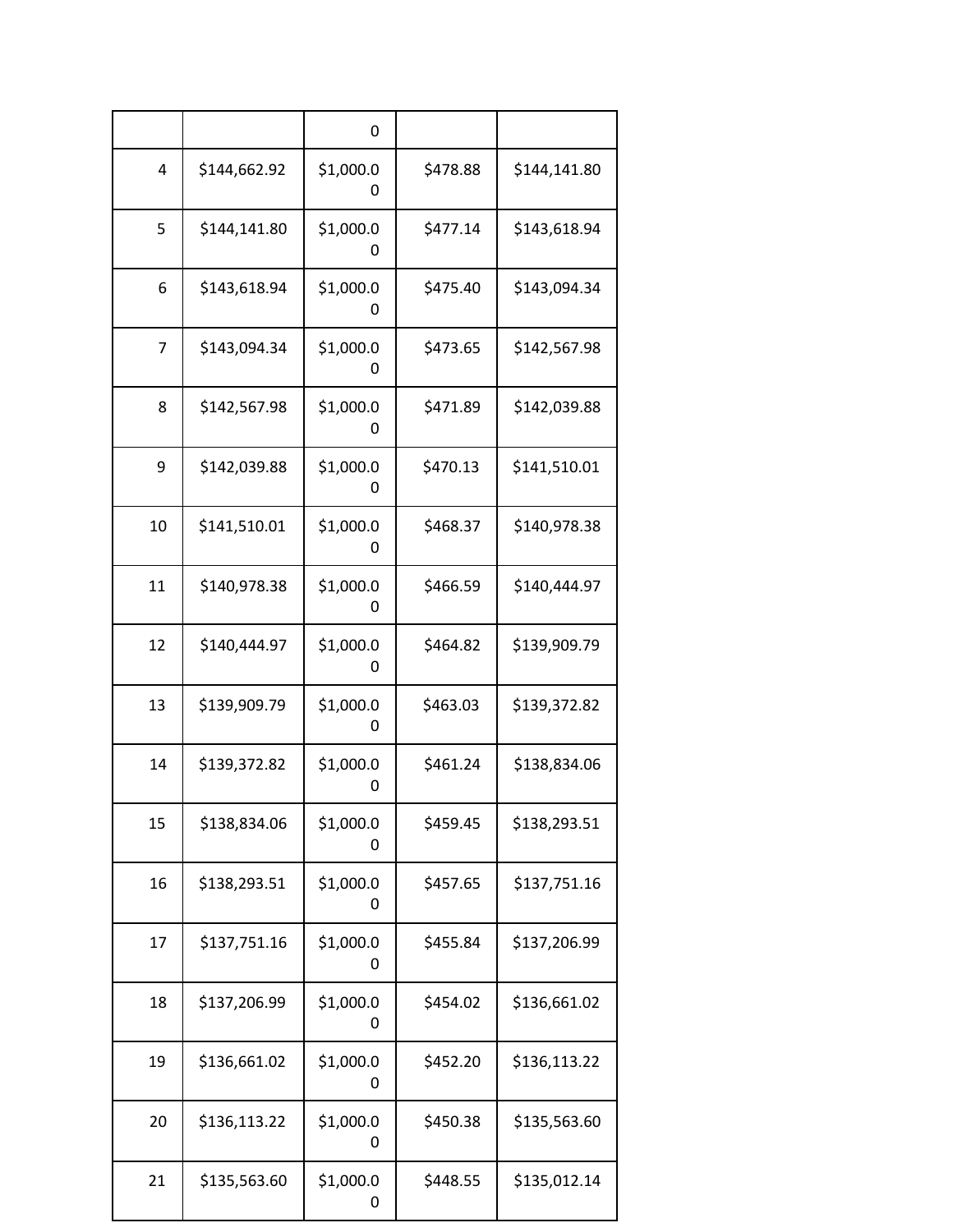| 22 | \$135,012.14 | \$1,000.0<br>0 | \$446.71 | \$134,458.85 |
|----|--------------|----------------|----------|--------------|
| 23 | \$134,458.85 | \$1,000.0<br>0 | \$444.86 | \$133,903.71 |
| 24 | \$133,903.71 | \$1,000.0<br>0 | \$443.01 | \$133,346.72 |
| 25 | \$133,346.72 | \$1,000.0<br>0 | \$441.16 | \$132,787.88 |
| 26 | \$132,787.88 | \$1,000.0<br>0 | \$439.29 | \$132,227.17 |
| 27 | \$132,227.17 | \$1,000.0<br>0 | \$437.42 | \$131,664.60 |
| 28 | \$131,664.60 | \$1,000.0<br>0 | \$435.55 | \$131,100.15 |
| 29 | \$131,100.15 | \$1,000.0<br>0 | \$433.67 | \$130,533.81 |
| 30 | \$130,533.81 | \$1,000.0<br>0 | \$431.78 | \$129,965.59 |
| 31 | \$129,965.59 | \$1,000.0<br>0 | \$429.89 | \$129,395.48 |
| 32 | \$129,395.48 | \$1,000.0<br>O | \$427.98 | \$128,823.46 |
| 33 | \$128,823.46 | \$1,000.0      | \$426.08 | \$128,249.54 |
| 34 | \$128,249.54 | \$1,000.0<br>0 | \$424.17 | \$127,673.71 |
| 35 | \$127,673.71 | \$1,000.0<br>0 | \$422.25 | \$127,095.95 |
| 36 | \$127,095.95 | \$1,000.0<br>0 | \$420.32 | \$126,516.27 |
| 37 | \$126,516.27 | \$1,000.0<br>0 | \$418.39 | \$125,934.66 |
| 38 | \$125,934.66 | \$1,000.0<br>0 | \$416.45 | \$125,351.11 |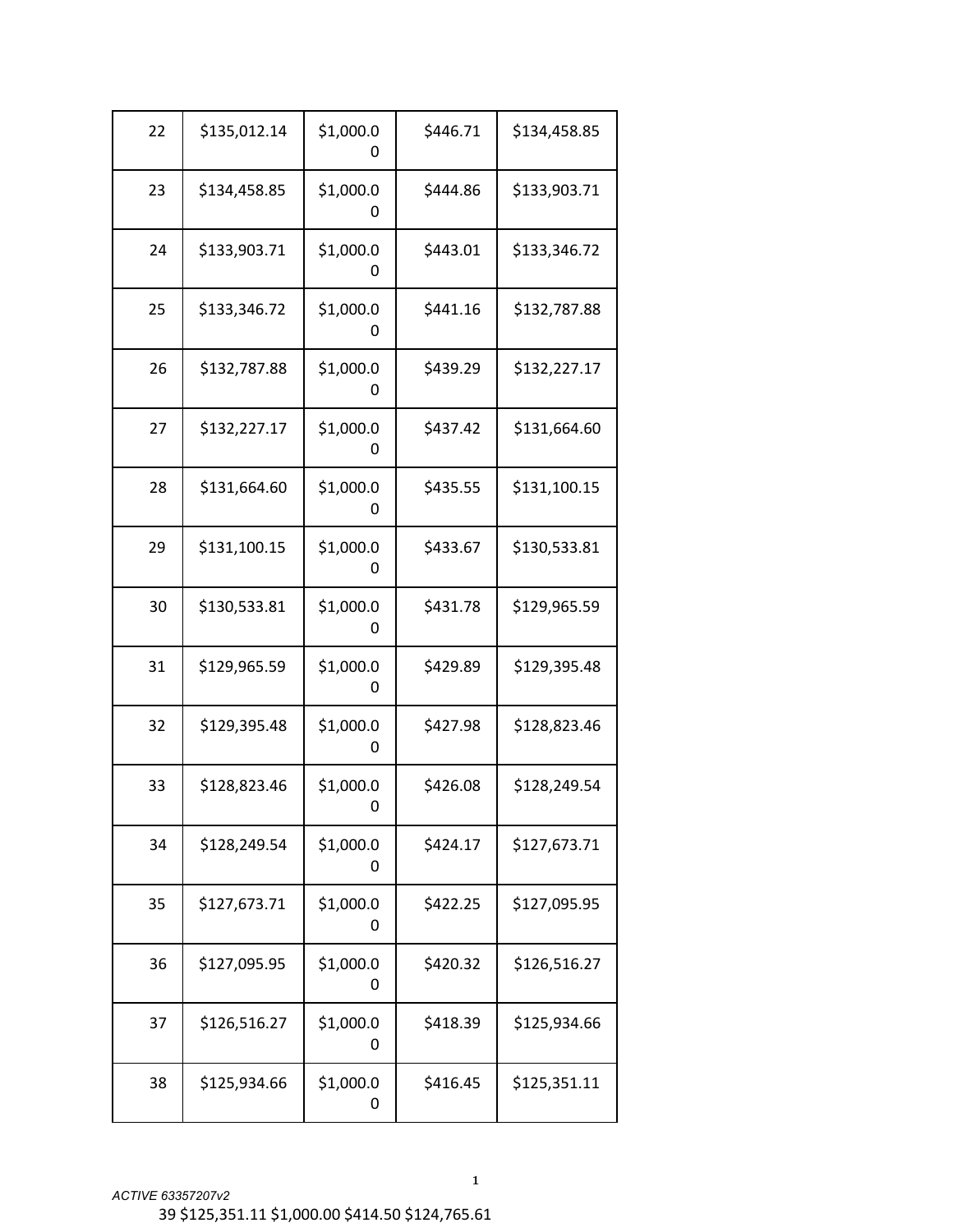| 40 | \$124,765.61 | \$1,000.0<br>0 | \$412.55 | \$124,178.16 |
|----|--------------|----------------|----------|--------------|
| 41 | \$124,178.16 | \$1,000.0<br>0 | \$410.59 | \$123,588.76 |
| 42 | \$123,588.76 | \$1,000.0<br>0 | \$408.63 | \$122,997.39 |
| 43 | \$122,997.39 | \$1,000.0<br>0 | \$406.66 | \$122,404.04 |
| 44 | \$122,404.04 | \$1,000.0<br>0 | \$404.68 | \$121,808.72 |
| 45 | \$121,808.72 | \$1,000.0<br>0 | \$402.70 | \$121,211.42 |
| 46 | \$121,211.42 | \$1,000.0<br>0 | \$400.70 | \$120,612.13 |
| 47 | \$120,612.13 | \$1,000.0<br>0 | \$398.71 | \$120,010.83 |
| 48 | \$120,010.83 | \$1,000.0<br>0 | \$396.70 | \$119,407.53 |
| 49 | \$119,407.53 | \$1,000.0<br>0 | \$394.69 | \$118,802.23 |
| 50 | \$118,802.23 | \$1,000.0<br>O | \$392.67 | \$118,194.90 |
| 51 | \$118,194.90 | \$1,000.0<br>0 | \$390.65 | \$117,585.55 |
| 52 | \$117,585.55 | \$1,000.0<br>0 | \$388.62 | \$116,974.17 |
| 53 | \$116,974.17 | \$1,000.0<br>0 | \$386.58 | \$116,360.75 |
| 54 | \$116,360.75 | \$1,000.0<br>0 | \$384.54 | \$115,745.29 |
| 55 | \$115,745.29 | \$1,000.0<br>0 | \$382.48 | \$115,127.77 |
| 56 | \$115,127.77 | \$1,000.0<br>0 | \$380.43 | \$114,508.20 |
| 57 | \$114,508.20 | \$1,000.0<br>0 | \$378.36 | \$113,886.56 |
| 58 | \$113,886.56 | \$1,000.0      | \$376.29 | \$113,262.84 |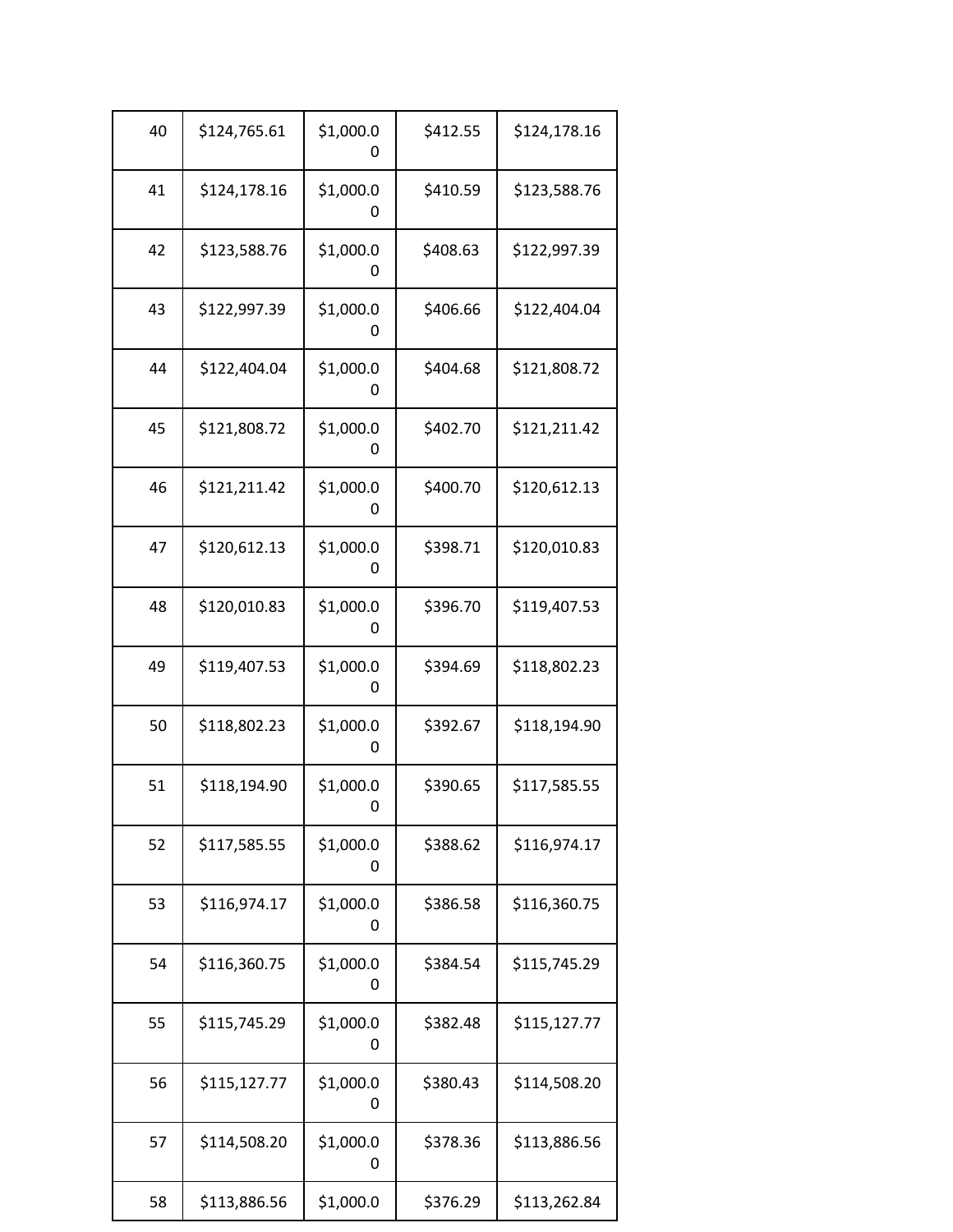|    |              | 0              |          |              |
|----|--------------|----------------|----------|--------------|
| 59 | \$113,262.84 | \$1,000.0<br>0 | \$374.21 | \$112,637.05 |
| 60 | \$112,637.05 | \$1,000.0<br>0 | \$372.12 | \$112,009.18 |
| 61 | \$112,009.18 | \$1,000.0<br>0 | \$370.03 | \$111,379.21 |
| 62 | \$111,379.21 | \$1,000.0<br>0 | \$367.93 | \$110,747.14 |
| 63 | \$110,747.14 | \$1,000.0<br>0 | \$365.82 | \$110,112.96 |
| 64 | \$110,112.96 | \$1,000.0<br>0 | \$363.71 | \$109,476.67 |
| 65 | \$109,476.67 | \$1,000.0<br>0 | \$361.59 | \$108,838.26 |
| 66 | \$108,838.26 | \$1,000.0<br>0 | \$359.46 | \$108,197.72 |
| 67 | \$108,197.72 | \$1,000.0<br>0 | \$357.33 | \$107,555.05 |
| 68 | \$107,555.05 | \$1,000.0<br>0 | \$355.18 | \$106,910.23 |
| 69 | \$106,910.23 | \$1,000.0<br>0 | \$353.03 | \$106,263.27 |
| 70 | \$106,263.27 | \$1,000.0<br>0 | \$350.88 | \$105,614.14 |
| 71 | \$105,614.14 | \$1,000.0<br>0 | \$348.71 | \$104,962.86 |
| 72 | \$104,962.86 | \$1,000.0<br>0 | \$346.54 | \$104,309.40 |
| 73 | \$104,309.40 | \$1,000.0<br>0 | \$344.36 | \$103,653.76 |
| 74 | \$103,653.76 | \$1,000.0<br>0 | \$342.18 | \$102,995.94 |
| 75 | \$102,995.94 | \$1,000.0<br>0 | \$339.99 | \$102,335.93 |
| 76 | \$102,335.93 | \$1,000.0<br>0 | \$337.79 | \$101,673.72 |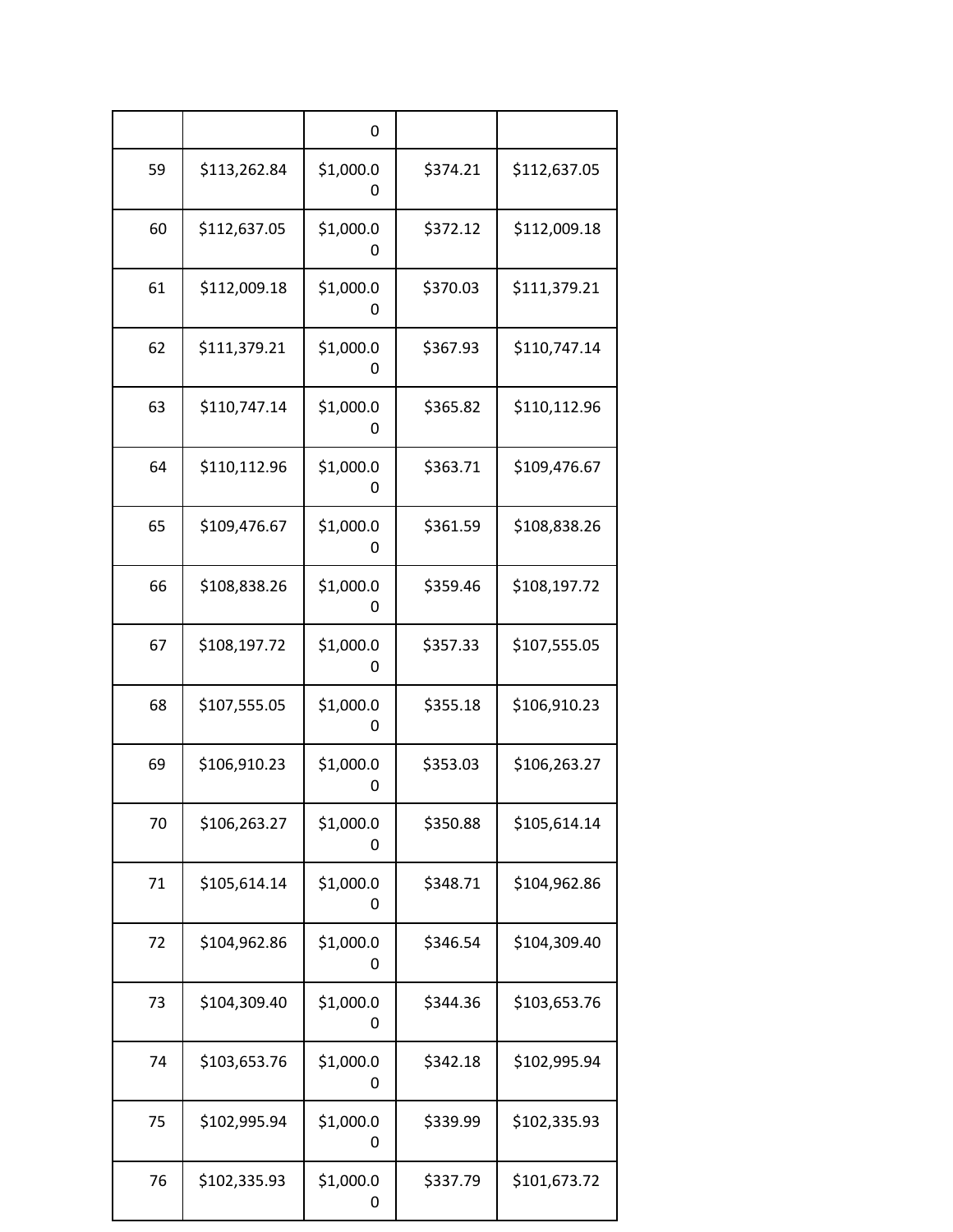| 77 | \$101,673.72 | \$1,000.0 | \$335.58 | \$101,009.30 |
|----|--------------|-----------|----------|--------------|
| 78 | \$101,009.30 | \$1,000.0 | \$333.36 | \$100,342.66 |
| 79 | \$100,342.66 | \$1,000.0 | \$331.14 | \$99,673.80  |

*ACTIVE 63357207v2*

\$99,673.80 \$1,000.00 \$328.91 \$99,002.72

| 81 | \$99,002.72 | \$1,000.0<br>0 | \$326.68 | \$98,329.39 |
|----|-------------|----------------|----------|-------------|
| 82 | \$98,329.39 | \$1,000.0<br>0 | \$324.43 | \$97,653.82 |
| 83 | \$97,653.82 | \$1,000.0<br>0 | \$322.18 | \$96,976.00 |
| 84 | \$96,976.00 | \$1,000.0<br>0 | \$319.92 | \$96,295.92 |
| 85 | \$96,295.92 | \$1,000.0<br>0 | \$317.65 | \$95,613.57 |
| 86 | \$95,613.57 | \$1,000.0<br>0 | \$315.38 | \$94,928.95 |
| 87 | \$94,928.95 | \$1,000.0<br>0 | \$313.10 | \$94,242.05 |
| 88 | \$94,242.05 | \$1,000.0<br>0 | \$310.81 | \$93,552.86 |
| 89 | \$93,552.86 | \$1,000.0<br>0 | \$308.51 | \$92,861.37 |
| 90 | \$92,861.37 | \$1,000.0<br>O | \$306.20 | \$92,167.57 |
| 91 | \$92,167.57 | \$1,000.0<br>0 | \$303.89 | \$91,471.46 |
| 92 | \$91,471.46 | \$1,000.0<br>O | \$301.57 | \$90,773.03 |
| 93 | \$90,773.03 | \$1,000.0<br>0 | \$299.24 | \$90,072.28 |
| 94 | \$90,072.28 | \$1,000.0<br>0 | \$296.91 | \$89,369.19 |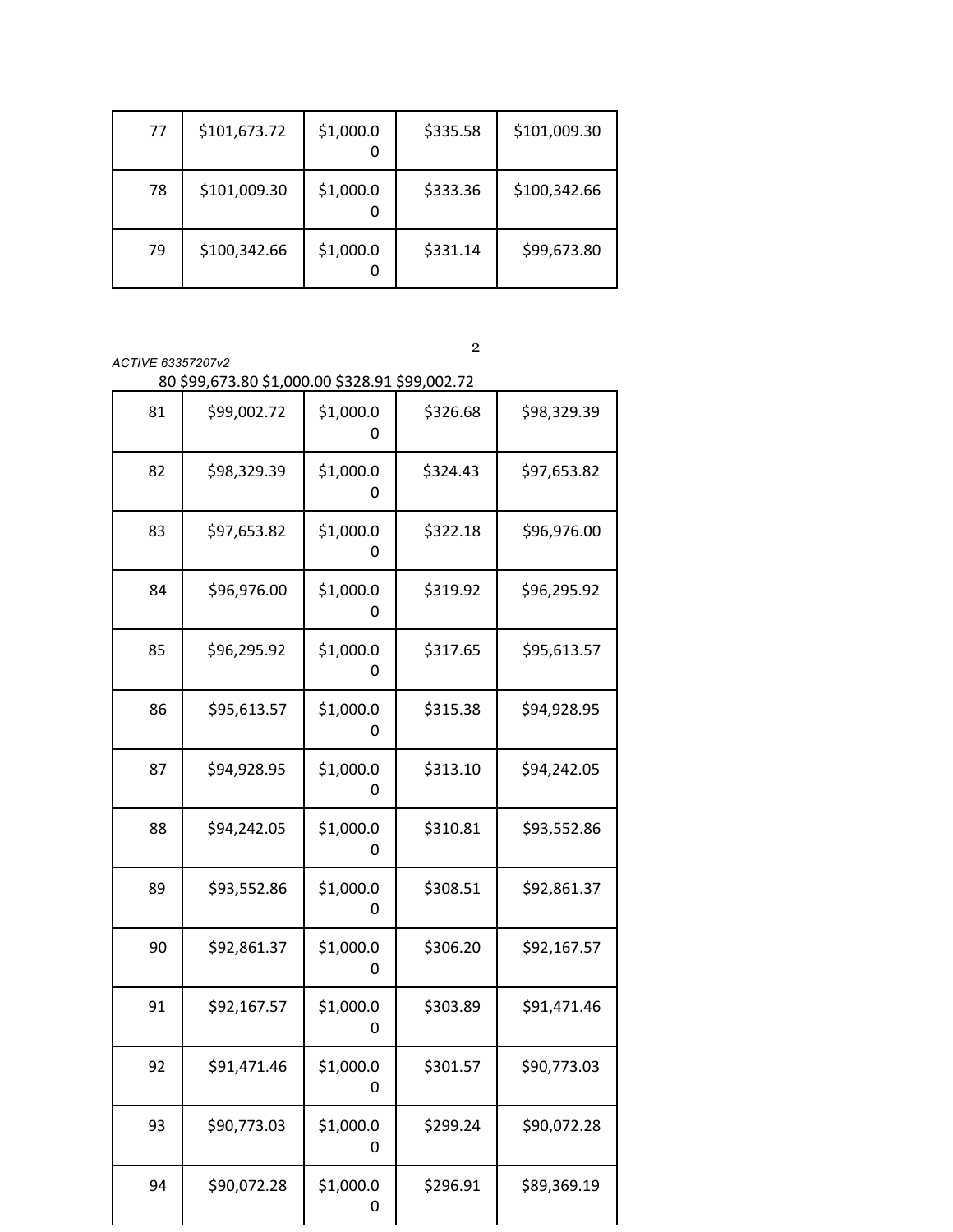| 95  | \$89,369.19 | \$1,000.0<br>0        | \$294.56 | \$88,663.75 |
|-----|-------------|-----------------------|----------|-------------|
| 96  | \$88,663.75 | \$1,000.0<br>0        | \$292.21 | \$87,955.96 |
| 97  | \$87,955.96 | \$1,000.0<br>O        | \$289.85 | \$87,245.81 |
| 98  | \$87,245.81 | \$1,000.0<br>0        | \$287.49 | \$86,533.30 |
| 99  | \$86,533.30 | \$1,000.0<br>0        | \$285.11 | \$85,818.41 |
| 100 | \$85,818.41 | \$1,000.0<br>O        | \$282.73 | \$85,101.14 |
| 101 | \$85,101.14 | \$1,000.0<br>0        | \$280.34 | \$84,381.48 |
| 102 | \$84,381.48 | \$1,000.0<br>$\Omega$ | \$277.94 | \$83,659.42 |
| 103 | \$83,659.42 | \$1,000.0<br>0        | \$275.53 | \$82,934.95 |
| 104 | \$82,934.95 | \$1,000.0<br>0        | \$273.12 | \$82,208.06 |
| 105 | \$82,208.06 | \$1,000.0<br>0        | \$270.69 | \$81,478.76 |
| 106 | \$81,478.76 | \$1,000.0             | \$268.26 | \$80,747.02 |
| 107 | \$80,747.02 | \$1,000.0<br>0        | \$265.82 | \$80,012.84 |
| 108 | \$80,012.84 | \$1,000.0<br>0        | \$263.38 | \$79,276.22 |
| 109 | \$79,276.22 | \$1,000.0<br>0        | \$260.92 | \$78,537.14 |
| 110 | \$78,537.14 | \$1,000.0<br>0        | \$258.46 | \$77,795.60 |
| 111 | \$77,795.60 | \$1,000.0<br>0        | \$255.99 | \$77,051.58 |
| 112 | \$77,051.58 | \$1,000.0<br>0        | \$253.51 | \$76,305.09 |
| 113 | \$76,305.09 | \$1,000.0             | \$251.02 | \$75,556.10 |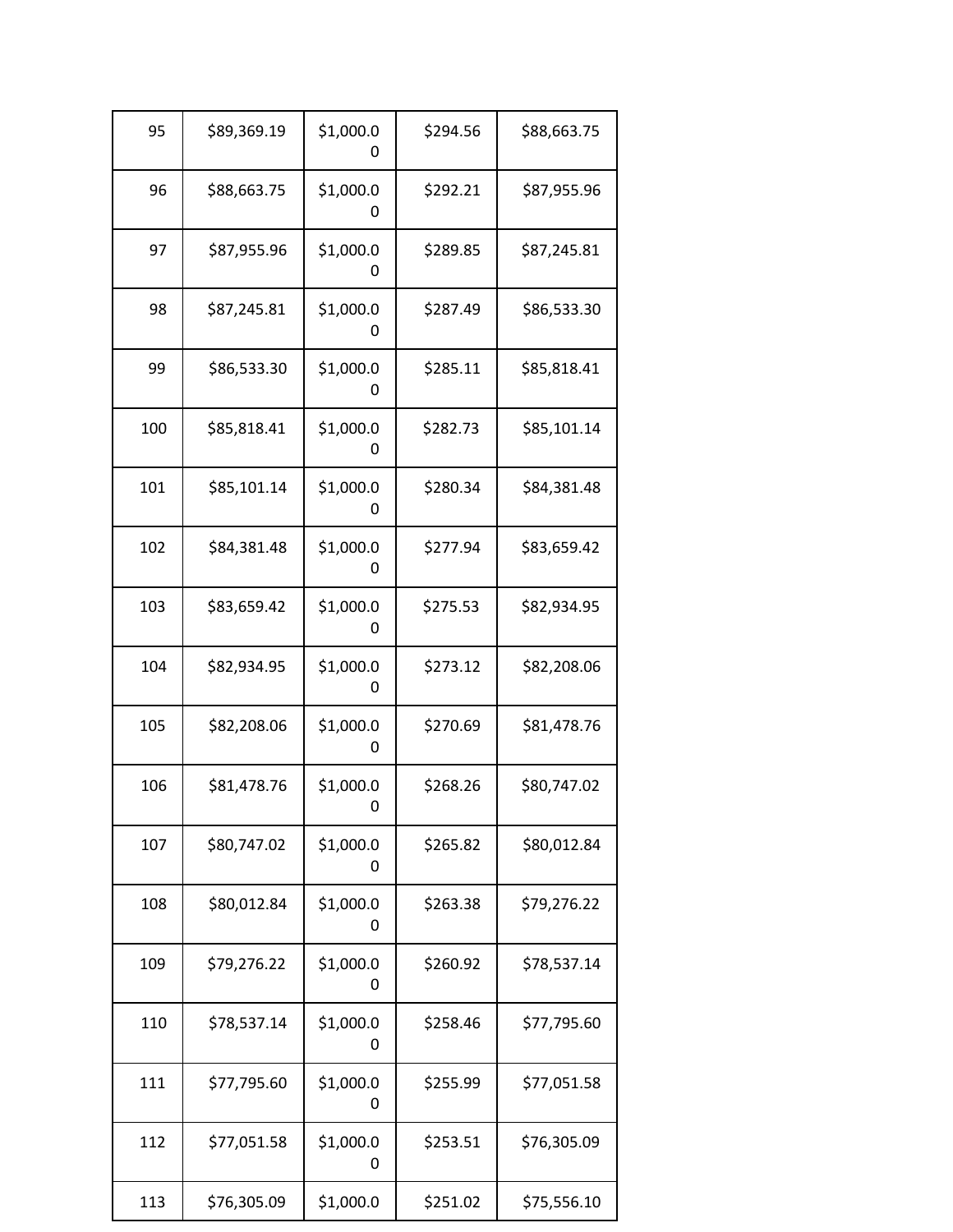|     |             | 0              |          |             |
|-----|-------------|----------------|----------|-------------|
| 114 | \$75,556.10 | \$1,000.0<br>O | \$248.52 | \$74,804.62 |
| 115 | \$74,804.62 | \$1,000.0<br>0 | \$246.02 | \$74,050.64 |
| 116 | \$74,050.64 | \$1,000.0<br>0 | \$243.50 | \$73,294.14 |
| 117 | \$73,294.14 | \$1,000.0<br>O | \$240.98 | \$72,535.12 |
| 118 | \$72,535.12 | \$1,000.0<br>O | \$238.45 | \$71,773.57 |
| 119 | \$71,773.57 | \$1,000.0<br>0 | \$235.91 | \$71,009.48 |
| 120 | \$71,009.48 | \$1,000.0      | \$233.36 | \$70,242.85 |

| 121 \$70,242.85 \$1,000.00 \$230.81 \$69,473.66 |  |  |
|-------------------------------------------------|--|--|
|                                                 |  |  |

| 122 | \$69,473.66 | \$1,000.0<br>0 | \$228.25 | \$68,701.90 |
|-----|-------------|----------------|----------|-------------|
| 123 | \$68,701.90 | \$1,000.0<br>0 | \$225.67 | \$67,927.58 |
| 124 | \$67,927.58 | \$1,000.0<br>0 | \$223.09 | \$67,150.67 |
| 125 | \$67,150.67 | \$1,000.0<br>0 | \$220.50 | \$66,371.17 |
| 126 | \$66,371.17 | \$1,000.0<br>O | \$217.90 | \$65,589.08 |
| 127 | \$65,589.08 | \$1,000.0<br>0 | \$215.30 | \$64,804.37 |
| 128 | \$64,804.37 | \$1,000.0<br>0 | \$212.68 | \$64,017.05 |
| 129 | \$64,017.05 | \$1,000.0<br>0 | \$210.06 | \$63,227.11 |
| 130 | \$63,227.11 | \$1,000.0<br>0 | \$207.42 | \$62,434.53 |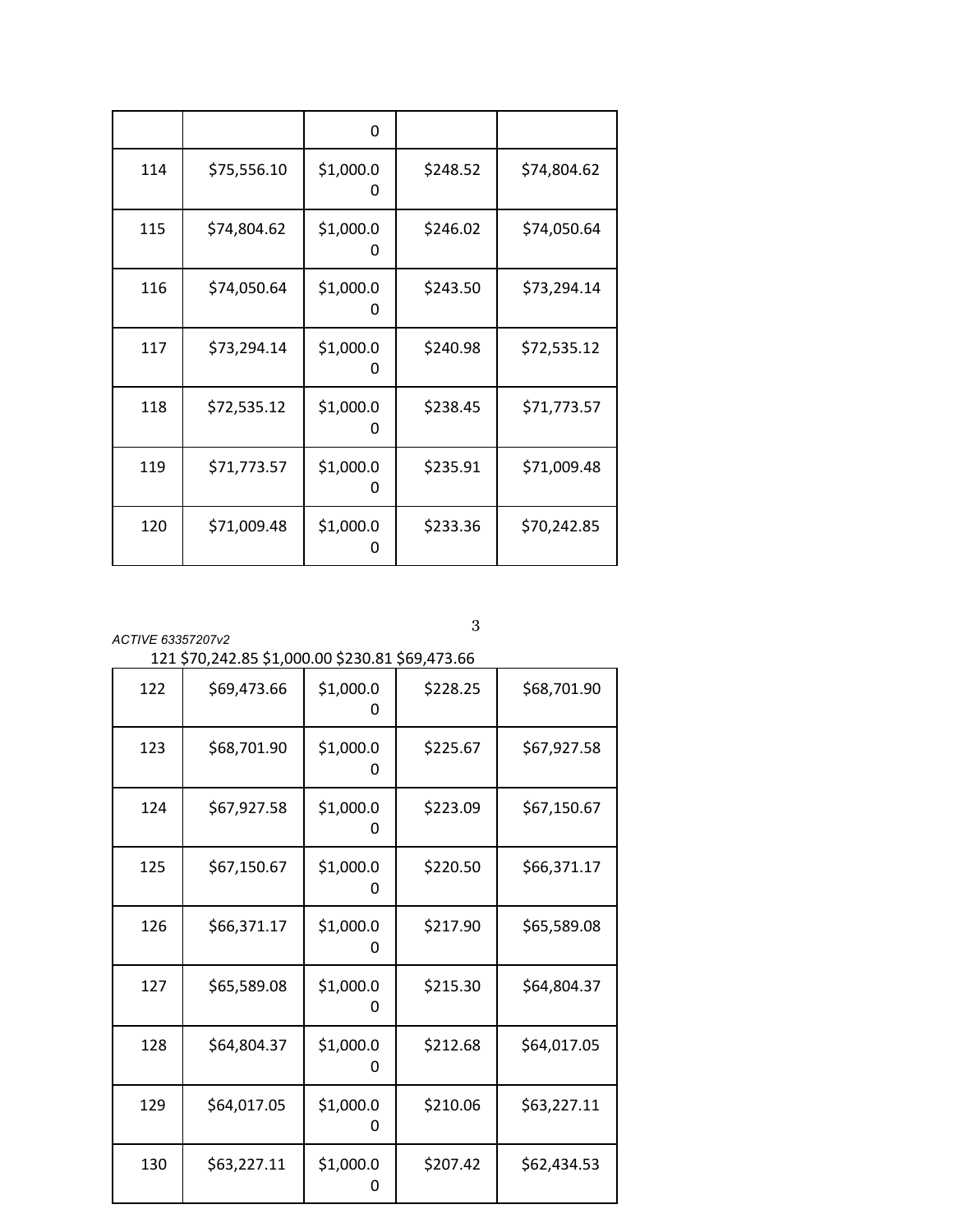| 131 | \$62,434.53 | \$1,000.0<br>0 | \$204.78 | \$61,639.32 |
|-----|-------------|----------------|----------|-------------|
| 132 | \$61,639.32 | \$1,000.0<br>0 | \$202.13 | \$60,841.45 |
| 133 | \$60,841.45 | \$1,000.0<br>0 | \$199.47 | \$60,040.92 |
| 134 | \$60,040.92 | \$1,000.0<br>0 | \$196.80 | \$59,237.72 |
| 135 | \$59,237.72 | \$1,000.0<br>0 | \$194.13 | \$58,431.85 |
| 136 | \$58,431.85 | \$1,000.0<br>0 | \$191.44 | \$57,623.29 |
| 137 | \$57,623.29 | \$1,000.0<br>0 | \$188.74 | \$56,812.03 |
| 138 | \$56,812.03 | \$1,000.0<br>0 | \$186.04 | \$55,998.07 |
| 139 | \$55,998.07 | \$1,000.0<br>0 | \$183.33 | \$55,181.40 |
| 140 | \$55,181.40 | \$1,000.0<br>0 | \$180.60 | \$54,362.00 |
| 141 | \$54,362.00 | \$1,000.0<br>O | \$177.87 | \$53,539.88 |
| 142 | \$53,539.88 | \$1,000.0<br>0 | \$175.13 | \$52,715.01 |
| 143 | \$52,715.01 | \$1,000.0<br>0 | \$172.38 | \$51,887.39 |
| 144 | \$51,887.39 | \$1,000.0<br>0 | \$169.62 | \$51,057.02 |
| 145 | \$51,057.02 | \$1,000.0<br>0 | \$166.86 | \$50,223.87 |
| 146 | \$50,223.87 | \$1,000.0<br>0 | \$164.08 | \$49,387.95 |
| 147 | \$49,387.95 | \$1,000.0<br>0 | \$161.29 | \$48,549.25 |
| 148 | \$48,549.25 | \$1,000.0<br>0 | \$158.50 | \$47,707.74 |
| 149 | \$47,707.74 | \$1,000.0      | \$155.69 | \$46,863.44 |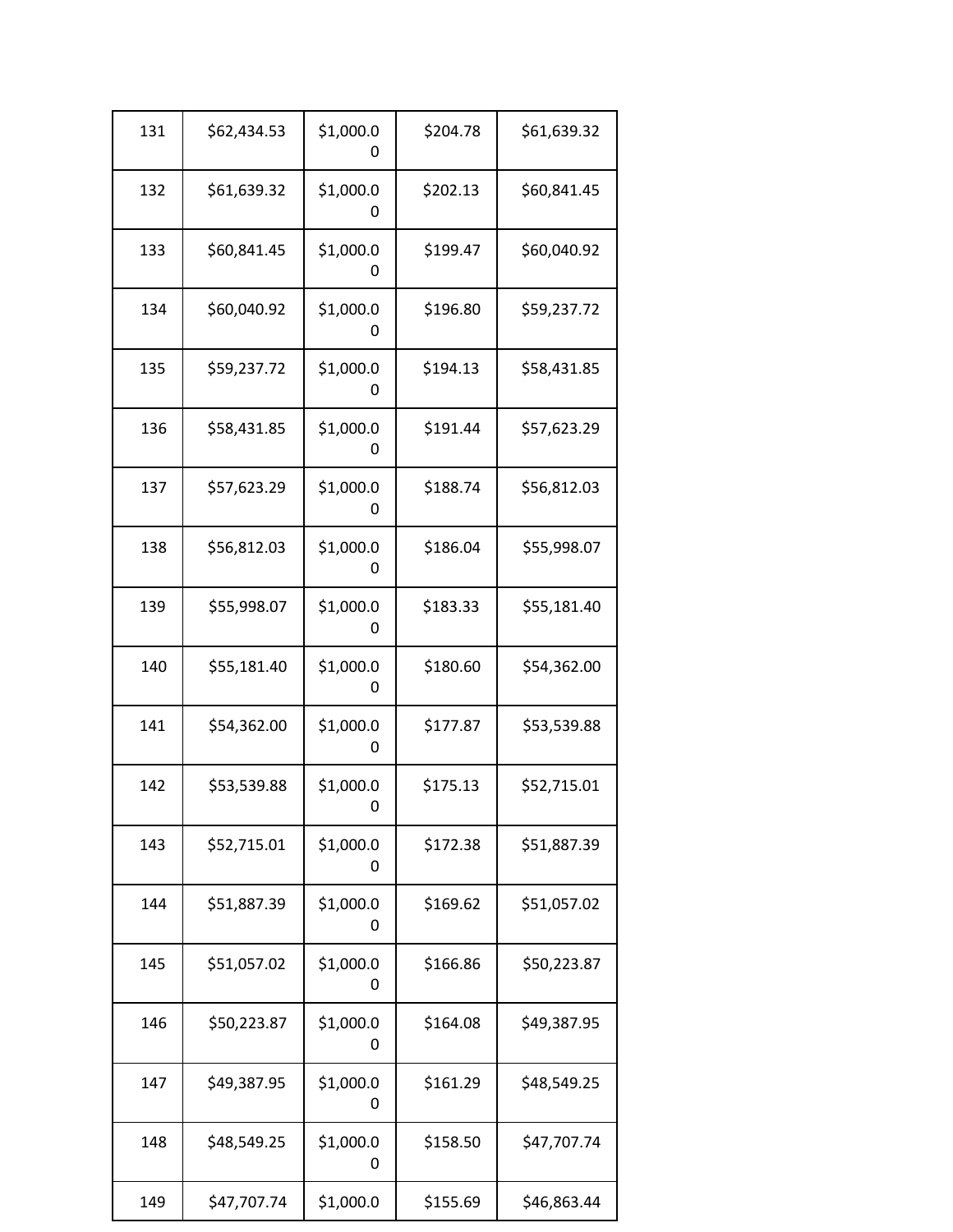|     |             | 0              |          |             |
|-----|-------------|----------------|----------|-------------|
| 150 | \$46,863.44 | \$1,000.0<br>0 | \$152.88 | \$46,016.31 |
| 151 | \$46,016.31 | \$1,000.0<br>0 | \$150.05 | \$45,166.37 |
| 152 | \$45,166.37 | \$1,000.0<br>0 | \$147.22 | \$44,313.59 |
| 153 | \$44,313.59 | \$1,000.0<br>0 | \$144.38 | \$43,457.97 |
| 154 | \$43,457.97 | \$1,000.0<br>0 | \$141.53 | \$42,599.50 |
| 155 | \$42,599.50 | \$1,000.0<br>0 | \$138.66 | \$41,738.16 |
| 156 | \$41,738.16 | \$1,000.0<br>O | \$135.79 | \$40,873.95 |
| 157 | \$40,873.95 | \$1,000.0<br>0 | \$132.91 | \$40,006.87 |
| 158 | \$40,006.87 | \$1,000.0<br>0 | \$130.02 | \$39,136.89 |
| 159 | \$39,136.89 | \$1,000.0<br>0 | \$127.12 | \$38,264.01 |
| 160 | \$38,264.01 | \$1,000.0<br>0 | \$124.21 | \$37,388.23 |
| 161 | \$37,388.23 | \$1,000.0<br>0 | \$121.29 | \$36,509.52 |

\$36,509.52 \$1,000.00 \$118.37 \$35,627.89

|     | +==;===== +=;== |           |          |             |
|-----|-----------------|-----------|----------|-------------|
| 163 | \$35,627.89     | \$1,000.0 | \$115.43 | \$34,743.31 |
| 164 | \$34,743.31     | \$1,000.0 | \$112.48 | \$33,855.79 |
| 165 | \$33,855.79     | \$1,000.0 | \$109.52 | \$32,965.31 |
| 166 | \$32,965.31     | \$1,000.0 | \$106.55 | \$32,071.86 |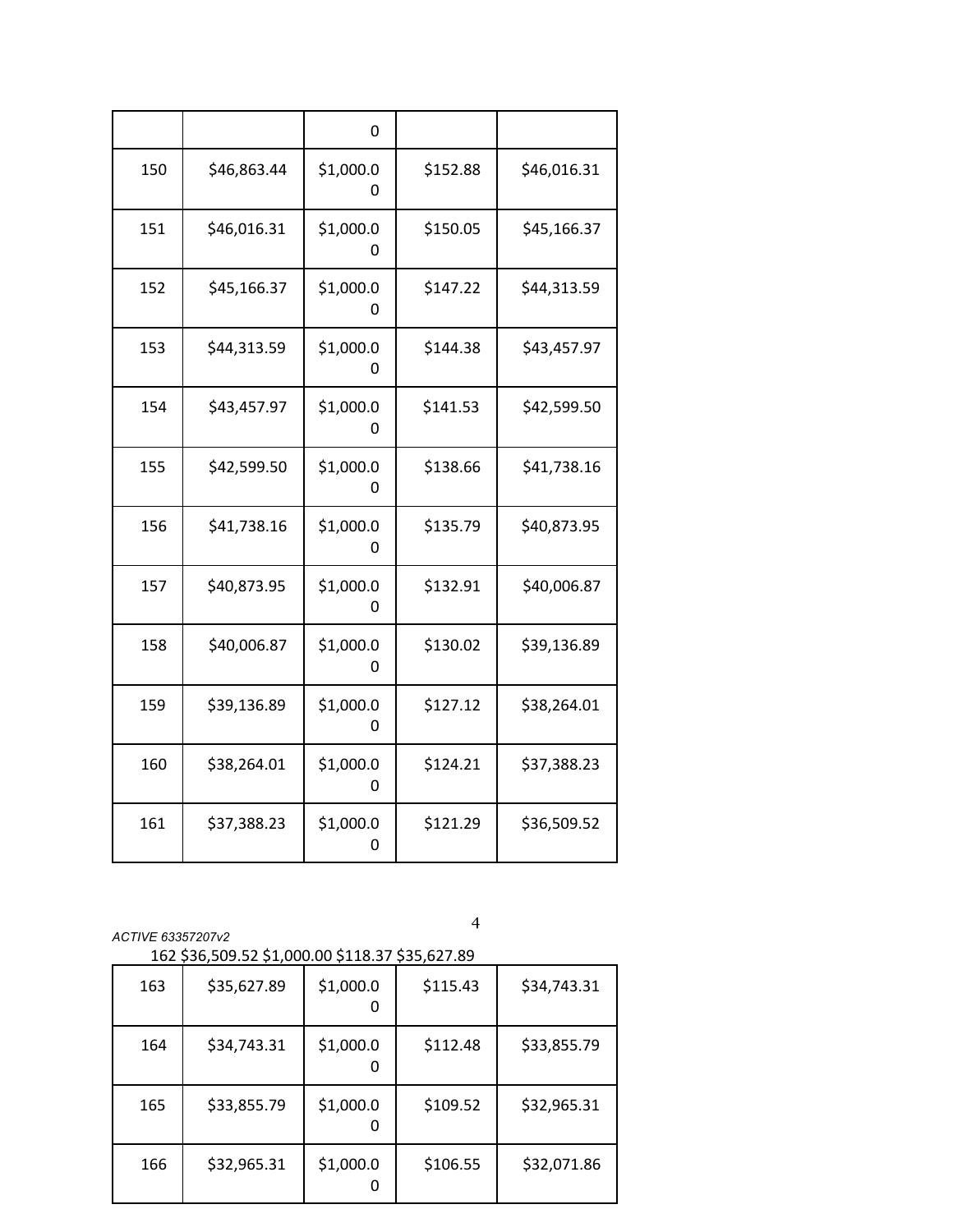| 167 | \$32,071.86 | \$1,000.0<br>0 | \$103.57 | \$31,175.43 |  |
|-----|-------------|----------------|----------|-------------|--|
| 168 | \$31,175.43 | \$1,000.0<br>0 | \$100.58 | \$30,276.02 |  |
| 169 | \$30,276.02 | \$1,000.0<br>0 | \$97.59  | \$29,373.60 |  |
| 170 | \$29,373.60 | \$1,000.0<br>0 | \$94.58  | \$28,468.18 |  |
| 171 | \$28,468.18 | \$1,000.0<br>0 | \$91.56  | \$27,559.74 |  |
| 172 | \$27,559.74 | \$1,000.0<br>0 | \$88.53  | \$26,648.28 |  |
| 173 | \$26,648.28 | \$1,000.0<br>0 | \$85.49  | \$25,733.77 |  |
| 174 | \$25,733.77 | \$1,000.0<br>0 | \$82.45  | \$24,816.22 |  |
| 175 | \$24,816.22 | \$1,000.0<br>0 | \$79.39  | \$23,895.60 |  |
| 176 | \$23,895.60 | \$1,000.0<br>0 | \$76.32  | \$22,971.92 |  |
| 177 | \$22,971.92 | \$1,000.0<br>O | \$73.24  | \$22,045.16 |  |
| 178 | \$22,045.16 | \$1,000.0<br>0 | \$70.15  | \$21,115.31 |  |
| 179 | \$21,115.31 | \$1,000.0<br>0 | \$67.05  | \$20,182.36 |  |
| 180 | \$20,182.36 | \$1,000.0<br>0 | \$63.94  | \$19,246.31 |  |
| 181 | \$19,246.31 | \$1,000.0<br>0 | \$60.82  | \$18,307.13 |  |
| 182 | \$18,307.13 | \$1,000.0<br>0 | \$57.69  | \$17,364.82 |  |
| 183 | \$17,364.82 | \$1,000.0<br>0 | \$54.55  | \$16,419.37 |  |
| 184 | \$16,419.37 | \$1,000.0<br>0 | \$51.40  | \$15,470.76 |  |
| 185 | \$15,470.76 | \$1,000.0      | \$48.24  | \$14,519.00 |  |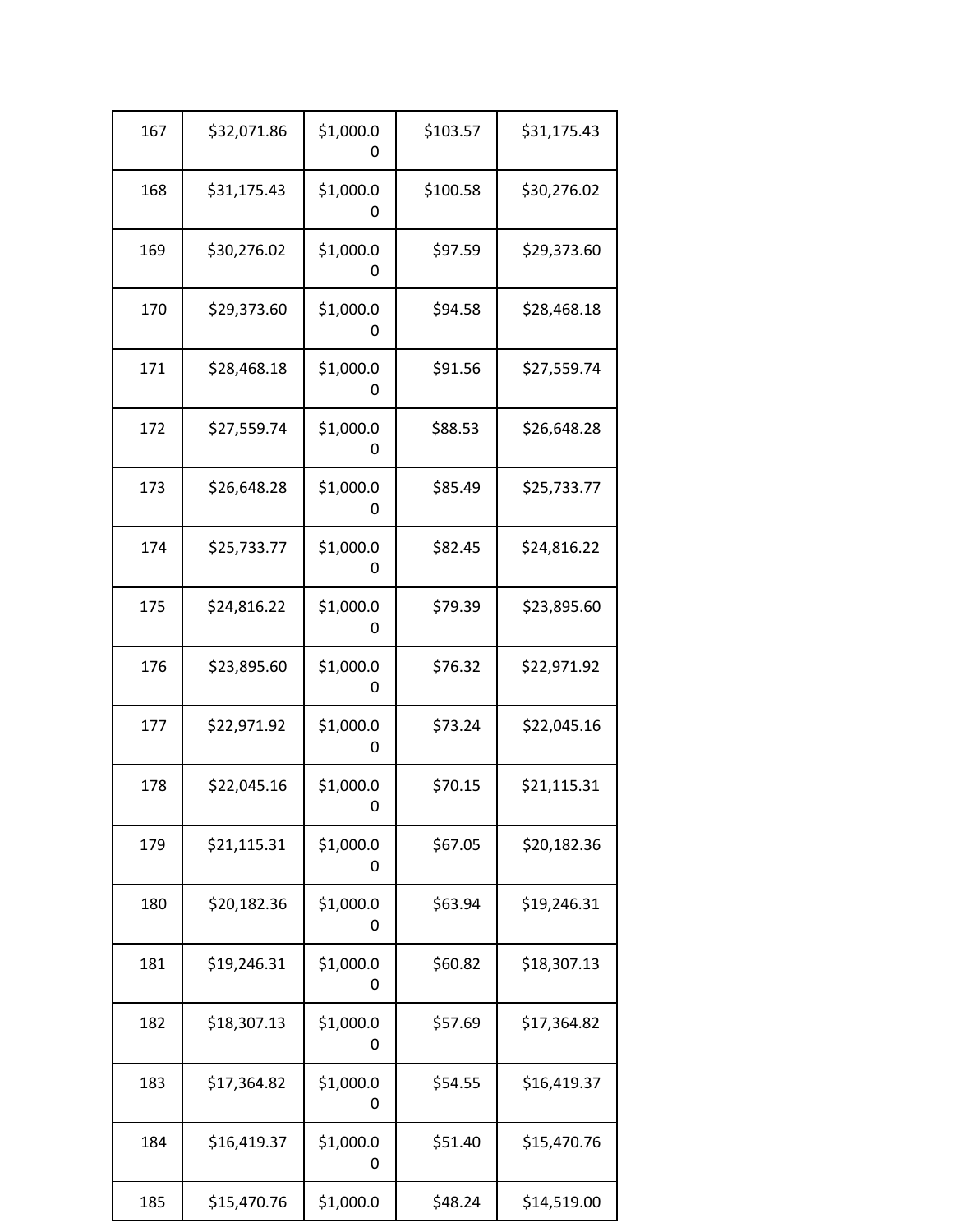|     |             | 0              |         |             |
|-----|-------------|----------------|---------|-------------|
| 186 | \$14,519.00 | \$1,000.0<br>0 | \$45.06 | \$13,564.06 |
| 187 | \$13,564.06 | \$1,000.0<br>0 | \$41.88 | \$12,605.94 |
| 188 | \$12,605.94 | \$1,000.0<br>0 | \$38.69 | \$11,644.63 |
| 189 | \$11,644.63 | \$1,000.0<br>0 | \$35.48 | \$10,680.11 |
| 190 | \$10,680.11 | \$1,000.0<br>0 | \$32.27 | \$9,712.38  |
| 191 | \$9,712.38  | \$1,000.0<br>0 | \$29.04 | \$8,741.42  |
| 192 | \$8,741.42  | \$1,000.0<br>0 | \$25.80 | \$7,767.23  |
| 193 | \$7,767.23  | \$1,000.0<br>0 | \$22.56 | \$6,789.78  |
| 194 | \$6,789.78  | \$1,000.0<br>0 | \$19.30 | \$5,809.08  |
| 195 | \$5,809.08  | \$1,000.0<br>0 | \$16.03 | \$4,825.11  |
| 196 | \$4,825.11  | \$1,000.0<br>O | \$12.75 | \$3,837.86  |
| 197 | \$3,837.86  | \$1,000.0<br>0 | \$9.46  | \$2,847.32  |
| 198 | \$2,847.32  | \$1,000.0<br>0 | \$6.16  | \$1,853.48  |
| 199 | \$1,853.48  | \$1,000.0<br>0 | \$2.84  | \$856.32    |
| 200 | \$856.32    | \$856.32       | \$0.00  | \$0.00      |

# **Exhibit C**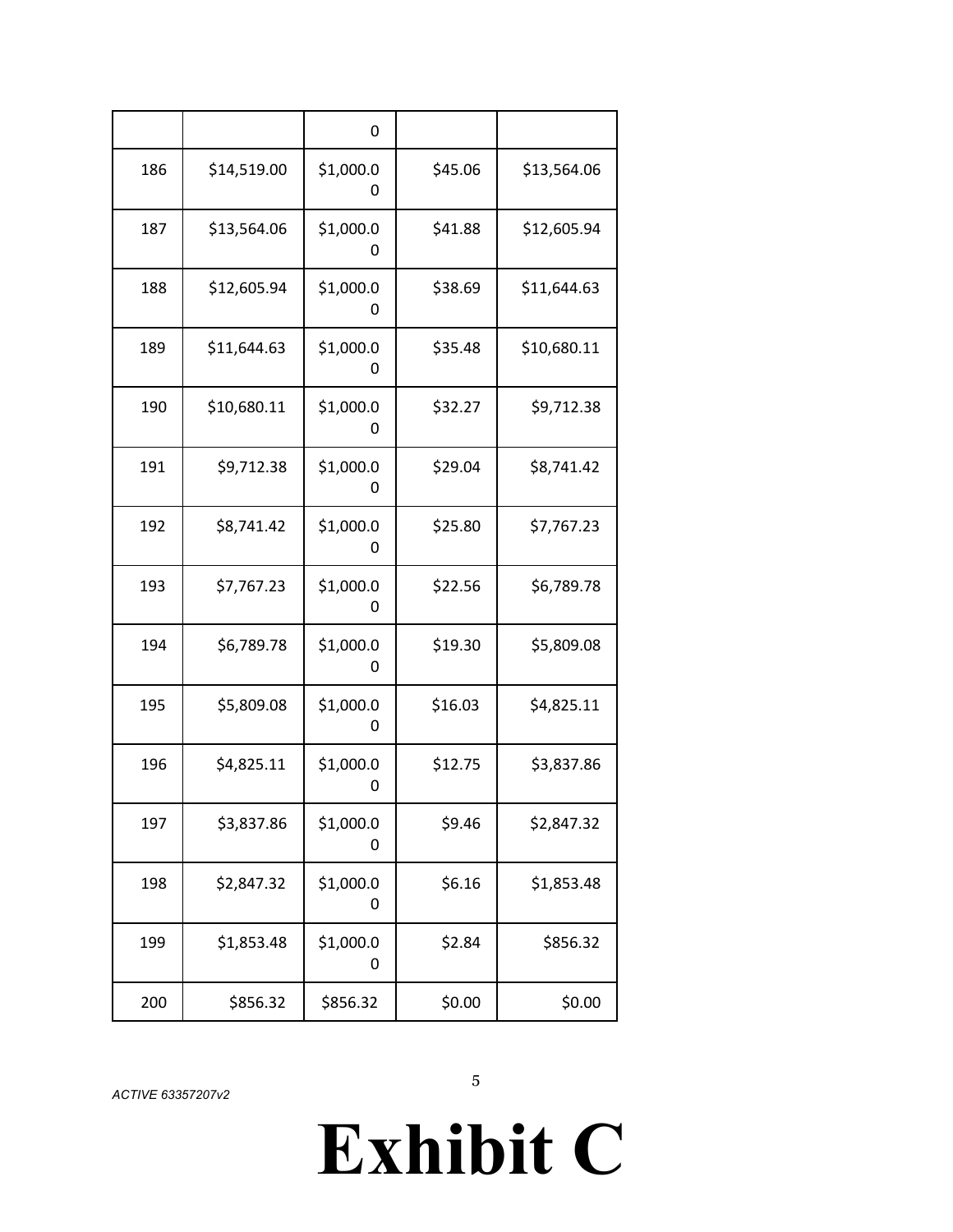*ACTIVE 63357207v2* **UCC FINANCING STATEMENT** FOLLOW INSTRUCTIONS A. NAME & PHONE OF CONTACT AT FILER (optional)

**Gregory E. Ostfeld, (312) 476-5056**

B. E-MAIL CONTACT AT FILER (optional) **ostfeldg@gtlaw.com**

C. SEND ACKNOWLEDGMENT TO: (Name and Address) **Gregory E. Ostfeld**

> **Greenberg Traurig, LLP 77 W. Wacker Dr., Suite 3100**

**Chicago, Illinois 60601**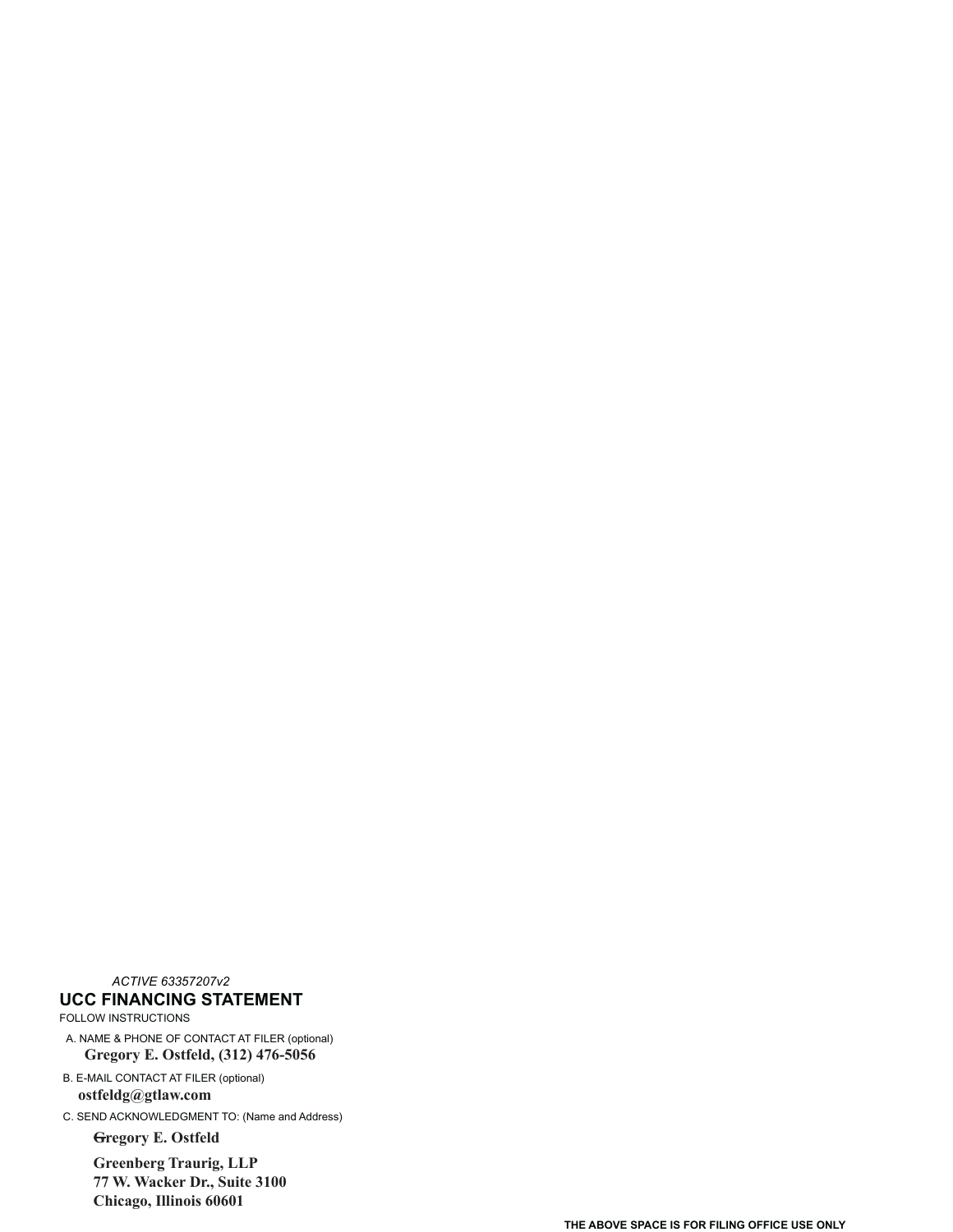1. DEBTOR'S NAME: Provide only one Debtor name (1a or 1b) (use exact, full name; do not omit, modify, or abbreviate any part of the Debtor's name); if any part of the Individual Debtor's name will not fit in line 1b, leave all of item 1 blank, check here and provide the Individual Debtor information in item 10 of the Financing Statement Addendum (Form UCC1Ad)

1a. ORGANIZATION'S NAME

| 0R                                                                                                                                                                                                                                                                                                                                                                                                      |                                                                                                              |                                              |                      |
|---------------------------------------------------------------------------------------------------------------------------------------------------------------------------------------------------------------------------------------------------------------------------------------------------------------------------------------------------------------------------------------------------------|--------------------------------------------------------------------------------------------------------------|----------------------------------------------|----------------------|
| 1b. INDIVIDUAL'S SURNAME<br><b>Rice</b>                                                                                                                                                                                                                                                                                                                                                                 | FIRST PERSONAL NAME<br><b>Michael</b>                                                                        | <b>ADDITIONAL</b><br>$NAME(S)/INTIAL(S)$ $O$ |                      |
|                                                                                                                                                                                                                                                                                                                                                                                                         |                                                                                                              |                                              |                      |
|                                                                                                                                                                                                                                                                                                                                                                                                         |                                                                                                              |                                              | <b>SUFFIX</b><br>П   |
| 1c. MAILING ADDRESS CITY POSTAL CODE                                                                                                                                                                                                                                                                                                                                                                    |                                                                                                              |                                              | <b>STATE COUNTRY</b> |
| 2. DEBTOR'S NAME: Provide only one Debtor name (2a or 2b) (use exact, full name; do not omit, modify, or abbreviate any part of the Debtor's name); if any part of the Individual Debtor's name<br>will not fit in line 2b, leave all of item 2 blank, check here and provide the Individual Debtor information in item 10 of the Financing Statement Addendum (Form UCC1Ad)<br>2a. ORGANIZATION'S NAME |                                                                                                              |                                              |                      |
| <b>OR</b>                                                                                                                                                                                                                                                                                                                                                                                               |                                                                                                              |                                              |                      |
| 2b. INDIVIDUAL'S SURNAME                                                                                                                                                                                                                                                                                                                                                                                | FIRST PERSONAL NAME                                                                                          | ADDITIONAL NAME(S)/INITIAL(S)                |                      |
|                                                                                                                                                                                                                                                                                                                                                                                                         |                                                                                                              |                                              |                      |
| 2c. MAILING ADDRESS CITY POSTAL CODE STATE                                                                                                                                                                                                                                                                                                                                                              | PARTY): Provide only one Secured Party name (3a or 3b)<br>3a. ORGANIZATION'S NAME<br><b>Chicago MSA, NFP</b> |                                              | <b>SUFFIX</b>        |
| 3. SECURED PARTY'S NAME (or NAME of ASSIGNEE of ASSIGNOR SECURED                                                                                                                                                                                                                                                                                                                                        | <b>COUNTRY</b>                                                                                               |                                              |                      |
|                                                                                                                                                                                                                                                                                                                                                                                                         |                                                                                                              |                                              |                      |
|                                                                                                                                                                                                                                                                                                                                                                                                         |                                                                                                              |                                              |                      |
| <b>OR</b><br>3b. INDIVIDUAL'S SURNAME                                                                                                                                                                                                                                                                                                                                                                   | FIRST PERSONAL NAME                                                                                          | ADDITIONAL NAME(S)/INITIAL(S)                |                      |
|                                                                                                                                                                                                                                                                                                                                                                                                         |                                                                                                              |                                              |                      |
|                                                                                                                                                                                                                                                                                                                                                                                                         | <b>COUNTRY</b>                                                                                               |                                              | <b>SUFFIX</b>        |
| 3c. MAILING ADDRESS CITY POSTAL CODE STATE                                                                                                                                                                                                                                                                                                                                                              |                                                                                                              |                                              |                      |
|                                                                                                                                                                                                                                                                                                                                                                                                         |                                                                                                              | 3023 N. Clark St. #806 Chicago IL 60657 USA  |                      |

4. COLLATERAL: This financing statement covers the following collateral: **All assets of the Debtor.**